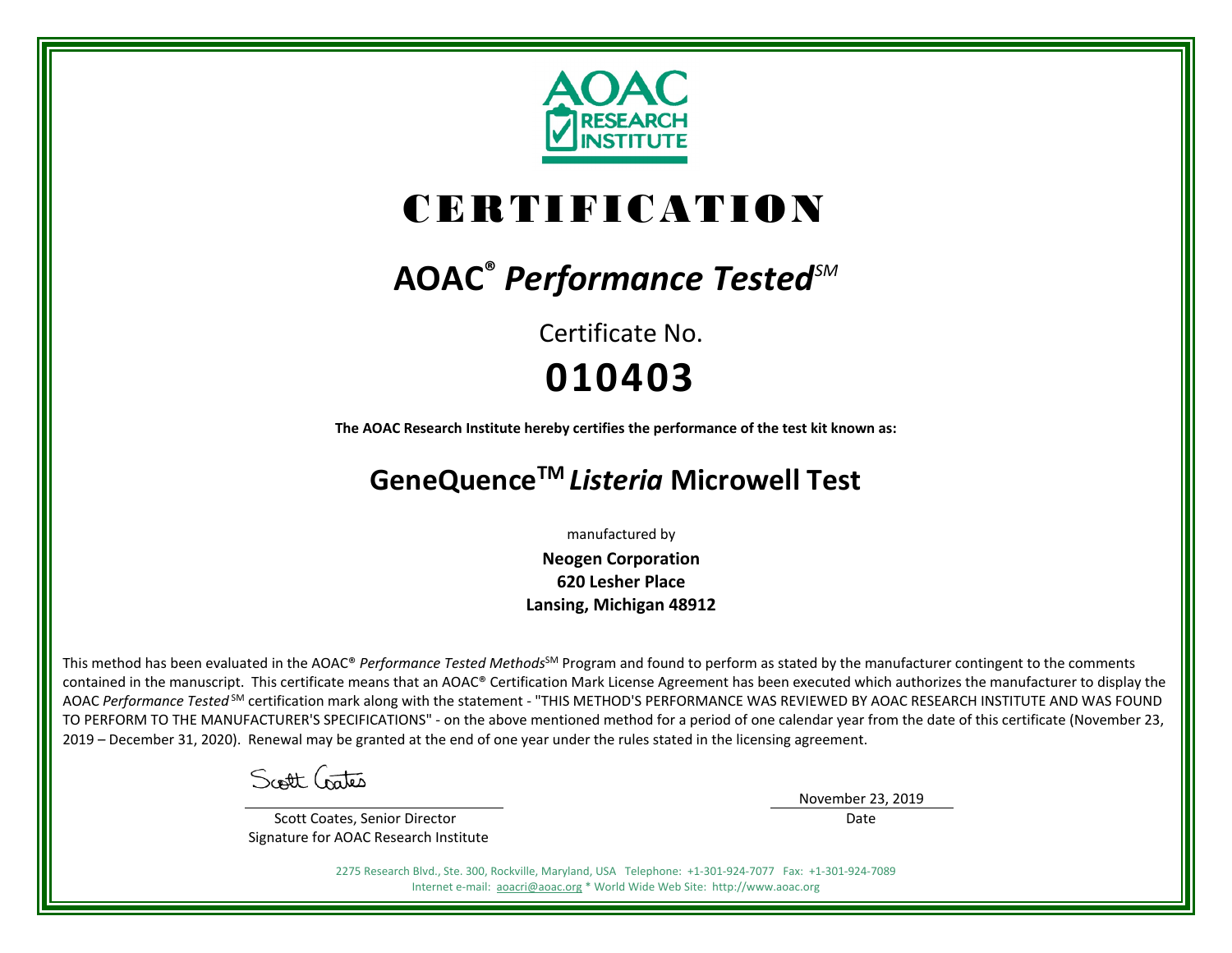| <b>METHOD AUTHORS</b><br>ORIGINAL VALIDATION: Omar A. Oyarzabal, Nicole M. Behnke, and<br>Mark A. Mozola<br>MODIFICATION NOVEMBER 2005: Linda X. Peng, Susan Alles, Ann<br><b>Stafford, and Mark Mozola</b><br>MODIFICATION JUNE 2006: Susan Alles, Linda X. Peng, and Mark<br>Mozola                                                                                                                                                                                                                                                                                                                                           |  | <b>SUBMITTING COMPANY</b><br><b>Neogen Corporation</b><br>620 Lesher Place<br>Lansing, Michigan 48912 USA                                                                                                                                                                                                                                                                                                                                                                                                                                                                                                                                                                                                                                                    |  |  |  |  |
|---------------------------------------------------------------------------------------------------------------------------------------------------------------------------------------------------------------------------------------------------------------------------------------------------------------------------------------------------------------------------------------------------------------------------------------------------------------------------------------------------------------------------------------------------------------------------------------------------------------------------------|--|--------------------------------------------------------------------------------------------------------------------------------------------------------------------------------------------------------------------------------------------------------------------------------------------------------------------------------------------------------------------------------------------------------------------------------------------------------------------------------------------------------------------------------------------------------------------------------------------------------------------------------------------------------------------------------------------------------------------------------------------------------------|--|--|--|--|
|                                                                                                                                                                                                                                                                                                                                                                                                                                                                                                                                                                                                                                 |  |                                                                                                                                                                                                                                                                                                                                                                                                                                                                                                                                                                                                                                                                                                                                                              |  |  |  |  |
| <b>KIT NAME(S)</b><br>GeneQuence™ Listeria Microwell Test                                                                                                                                                                                                                                                                                                                                                                                                                                                                                                                                                                       |  | <b>CATALOG NUMBERS</b><br>6708, 6708B, 6700, 6700B                                                                                                                                                                                                                                                                                                                                                                                                                                                                                                                                                                                                                                                                                                           |  |  |  |  |
| <b>INDEPENDENT LABORATORY</b><br>Richter International<br>Columbus, Ohio<br><b>USA</b>                                                                                                                                                                                                                                                                                                                                                                                                                                                                                                                                          |  | <b>AOAC EXPERTS AND PEER REVIEWERS</b><br>Wallace Andrews <sup>1,4</sup> , Elliot Ryser <sup>2</sup> , Catherine Donnelly <sup>3</sup><br><sup>1</sup> Retired US Food and Drug Administration, Center for Food Safety and Applied<br>Nutrition, College Park, MD, USA<br><sup>2</sup> Michigan State University, East Lansing, MI, USA<br><sup>3</sup> University of Vermont, Burlington, VT, USA<br><sup>4</sup> Modifications: November 2005, June 2006                                                                                                                                                                                                                                                                                                   |  |  |  |  |
|                                                                                                                                                                                                                                                                                                                                                                                                                                                                                                                                                                                                                                 |  |                                                                                                                                                                                                                                                                                                                                                                                                                                                                                                                                                                                                                                                                                                                                                              |  |  |  |  |
| <b>APPLICABILITY OF METHOD</b><br>Target organism - Listeria spp.<br>Matrices - (25 g) - Parmesan cheese, Brie cheese, pasteurized milk, ice<br>cream, cottage cheese, mayonnaise, ground beef, deli turkey, hot dogs,<br>ground pork, deli ham, lettuce, mixed vegetables, alfalfa sprouts, raw<br>shrimp, pasteurized crab meat, smoked salmon<br>stainless steel, ceramic, cast iron, plastic, concrete, painted wood<br>Performance claims -<br>> 97%<br><b>Sensitivity</b><br>> 98%<br><b>Specificity</b><br>Agreement with FDA (BAM) culture method<br>$> 94\%$<br>Agreement with USDA FSIS culture method<br>$\geq 97\%$ |  | <b>REFERENCE METHODS</b><br>U. S. Department of Agriculture Food Safety and Inspection Service. 1998.<br>Isolation and Identification of Listeria monocytogenes from Red Meat, Poultry,<br>Egg and Environmental Samples. Chapter 8, Microbiology Laboratory<br>Guidebook, 3 <sup>rd</sup> ed. Revision #3, 4/29/02<br>(http://www.fsis.usda.gov/OPHS/microlab/mlgchp803.pdf). (2)<br>U. S. Food and Drug Administration. 1998. Listeria monocytogenes. Chapter 5,<br>Bacteriological Analytical Manual, 8th ed.<br>(http://www.cfsan.fda.gov/~ebam/bam-10.html) (3)<br>U. S. Food and Drug Administration. 2001. Listeria monocytogenes. Chapter 10,<br><b>Bacteriological Analytical Manual, online.</b><br>http://www.cfsan.fda.gov/~ebam/bam-10.html (6) |  |  |  |  |
|                                                                                                                                                                                                                                                                                                                                                                                                                                                                                                                                                                                                                                 |  |                                                                                                                                                                                                                                                                                                                                                                                                                                                                                                                                                                                                                                                                                                                                                              |  |  |  |  |
| <b>ORIGINAL CERTIFICATION DATE</b><br>April 02, 2004                                                                                                                                                                                                                                                                                                                                                                                                                                                                                                                                                                            |  | <b>CERTIFICATION RENEWAL RECORD</b><br><b>Renewed annually through December 2020</b>                                                                                                                                                                                                                                                                                                                                                                                                                                                                                                                                                                                                                                                                         |  |  |  |  |
| <b>METHOD MODIFICATION RECORD</b><br>1.<br>November 2005 Level 2<br><b>June 2006 Level 2</b><br>2.<br>3.<br>December 2018 Level 1                                                                                                                                                                                                                                                                                                                                                                                                                                                                                               |  | <b>SUMMARY OF MODIFICATION</b><br>Change in enrichment procedure<br>1.<br>Enrichment protocol to include LESS broth at 30°C for 24-28 hrs<br>2.<br>3.<br>Change in inactive ingredients in Blue-K Advanced substrate                                                                                                                                                                                                                                                                                                                                                                                                                                                                                                                                         |  |  |  |  |
| Under this AOAC® Performance Tested <sup>SM</sup> License Number, 010403 this<br>method is distributed by:                                                                                                                                                                                                                                                                                                                                                                                                                                                                                                                      |  | Under this AOAC® Performance Tested <sup>SM</sup> License Number, 010403 this<br>method is distributed as:                                                                                                                                                                                                                                                                                                                                                                                                                                                                                                                                                                                                                                                   |  |  |  |  |

**NONE**

## **PRINCIPLE OF THE METHOD (1)**

The GENE-TRAK® Listeria Microwell Test is a DNA probe-based diagnostic in kit format, which permits rapid and accurate detection of Listeria spp. in foods. Following sample pre-enrichment and selective enrichment, target bacteria are lysed enzymatically at 37°C and *Listeria*-specific oligonucleotide probes are added for a 60minute hybridization incubation at 45°C. If Listeria ribosomal RNA (rRNA) is present in the test sample, the detector probe, labeled with horseradish peroxidase (HRP), and polydeoxyadenylic acid (poly dA)-tailed capture probe will hybridize to the target organism rRNA sequences. Concurrently, base pairing between the poly dAtailed capture probe and polydeoxythymidylic acid (poly dT) coated polystyrene microwells facilitates solid phase capture of probe-target molecules. Unbound probe is removed by washing, and then substrate chromogen is added to react with HRP to yield a blue color. The reaction is stopped by the addition of sulfuric acid, which changes the color of the substrate from blue to yellow. A microwell plate or microwell strip reader ( $A_{450}$ ) measures absorbance. An absorbance in excess of the threshold value indicates the presence of *Listeria* in the test sample. Positive assay results must be confirmed by standard culture methods.

**NONE**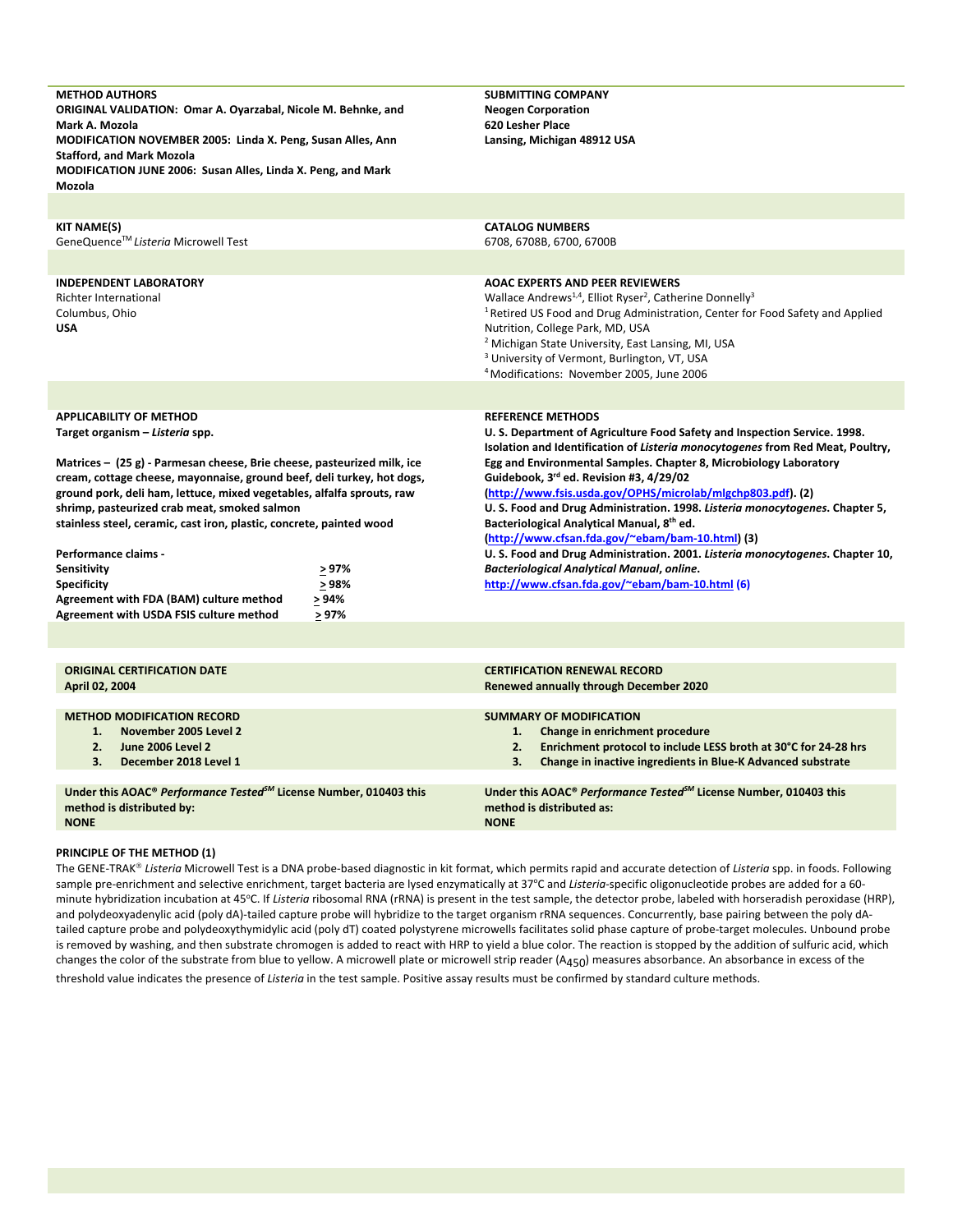### **DISCUSSION OF THE VALIDATION STUDY (1)**

Results of the 15-food trial clearly show that the microwell format assay is capable of detecting low levels of *Listeria* spp. in a variety of foods. The assay has also proved to be very specific, with no cross reactions observed in exclusivity testing.

The DNA method has a high agreement with both the FDA and the USDA culture methods. In internal trials, the false negative rate for all food commodities was 2.8%. In testing of meat and poultry samples, the DNA assay had a false positive rate of 0.5%, and a false negative rate of 4.0%. In comparison, the USDA method had a false negative rate of 1.3%. In testing of dairy products, seafood, and fruits and vegetables, the DNA assay had a false positive rate of 2.1%, and a false negative rate of 1.9%. In comparison, the FDA method showed a false negative rate of 7.7%.

In comparing the DNA method and the reference culture method for the ability to detect *Listeria* spp. in foods, there was no significant difference in detection for any food tested, with the single exclusion of brie cheese for which the DNA method showed a statistically significant advantage over the FDA method for the high level samples ( $\chi^2$  = 4.17; Table 4).

Results of the independent laboratory validation study confirm the results from the internal trials. No false negative or false positive results were obtained in the testing of cottage cheese and mayonnaise samples. Results of this study further showed that the DNA hybridization method is applicable to the detection of *Listeria* spp. in environmental samples, with a sensitivity equivalent to that of the USDA culture method.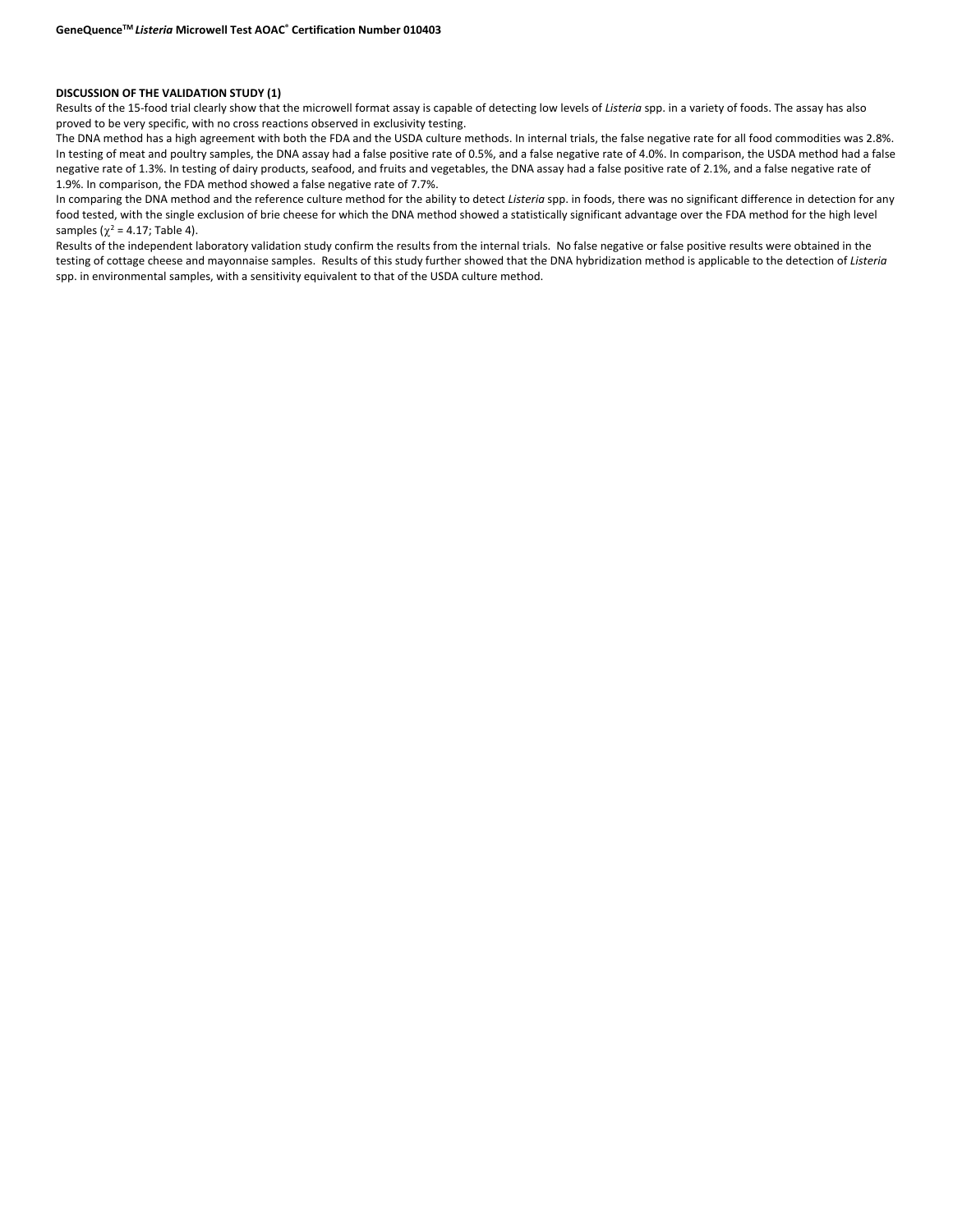|         |                  |                        |                  |                     | OD*              |                |
|---------|------------------|------------------------|------------------|---------------------|------------------|----------------|
| Strain# | Organism         | Serotype<br>(if known) | <b>Source</b>    | 1:10<br>Dilution*** | 1:100 Dilution** | <b>Results</b> |
| A169    | L. monocytogenes | 2                      | ATCC 19112       | 2.950               | 0.542            | Positive       |
| A207    | L. monocytogenes | 4b                     | ATCC 13932       | 2.950               | 0.154            | Positive       |
| A170    | L. monocytogenes | 4a                     | ATCC 19114       | 2.950               | 0.621            | Positive       |
| GT3829  | L. monocytogenes | 1a                     | C. Donnelly      | 2.950               | 0.713            | Positive       |
| GT1072  | L. monocytogenes | 1a                     | C. Donnelly      | 2.950               | 1.122            | Positive       |
| GT1880  | L. monocytogenes | 1a                     | J. Lovett        | 2.950               | 0.472            | Positive       |
| GT3812  | L. monocytogenes | 1a                     | J. Lovett        | 2.950               | 0.514            | Positive       |
| GT1021  | L. monocytogenes | 1/2a                   | CDC              | 2.406               | 0.355            | Positive       |
| GT3727  | L. monocytogenes | 1/2a                   | H. Seeliger      | 2.950               | 0.202            | Positive       |
| GT4340  | L. monocytogenes | 1/2a                   | <b>CDC</b>       | 2.934               | 0.489            | Positive       |
| GT1038  | L. monocytogenes | 1/2a                   | H. Seeliger      | 2.950               | 0.243            | Positive       |
| GT3635  | L. monocytogenes | 1/2 <sub>b</sub>       | H. Seeliger      | 2.769               | 0.261            | Positive       |
| GT3728  | L. monocytogenes | 1/2 <sub>b</sub>       | H. Seeliger      | 1.577               | 0.154            | Positive       |
| GT3856  | L. monocytogenes | 1/2 <sub>b</sub>       | H. Seeliger      | 2.950               | 0.274            | Positive       |
| GT3698  | L. monocytogenes | 1/2c                   | H. Seeliger      | 2.950               | 0.961            | Positive       |
| GT3648  | L. monocytogenes | 1/2c                   | H. Seeliger      | 2.950               | 0.410            | Positive       |
| GT3730  | L. monocytogenes | 1/2c                   | H. Seeliger      | 2.950               | 0.461            | Positive       |
| GT3741  | L. monocytogenes | 1/2c                   | H. Seeliger      | 2.950               | 1.205            | Positive       |
| GT3720  | L. monocytogenes | 3a                     | H. Seeliger      | 2.460               | 0.160            | Positive       |
| GT1035  | L. monocytogenes | 3a                     | H. Seeliger      | 2.950               | 0.266            | Positive       |
| GT1057  | L. monocytogenes | 3b                     | J. Lovett        | 2.029               | 0.169            | Positive       |
| GT3715  | L. monocytogenes | 3b                     | H. Seeliger      | 2.950               | 1.879            | Positive       |
| GT3817  | L. monocytogenes | 3b                     | H. Seeliger      | 2.022               | 0.125            | Positive       |
| GT3857  | L. monocytogenes | 3b                     | J. Lovett        | 2.196               | 0.305            | Positive       |
| GT1019  | L. monocytogenes | 4b                     | <b>GENE-TRAK</b> | 2.950               | 0.813            | Positive       |
| GT1081  | L. monocytogenes | 4b                     | CDC              | 2.950               | 0.173            | Positive       |
| GT3819  | L. monocytogenes | 4c                     | H. Seeliger      | 2.950               | 0.317            | Positive       |
| GT4800  | L. grayi         |                        | <b>GENE-TRAK</b> | 1.145               | 0.157            | Positive       |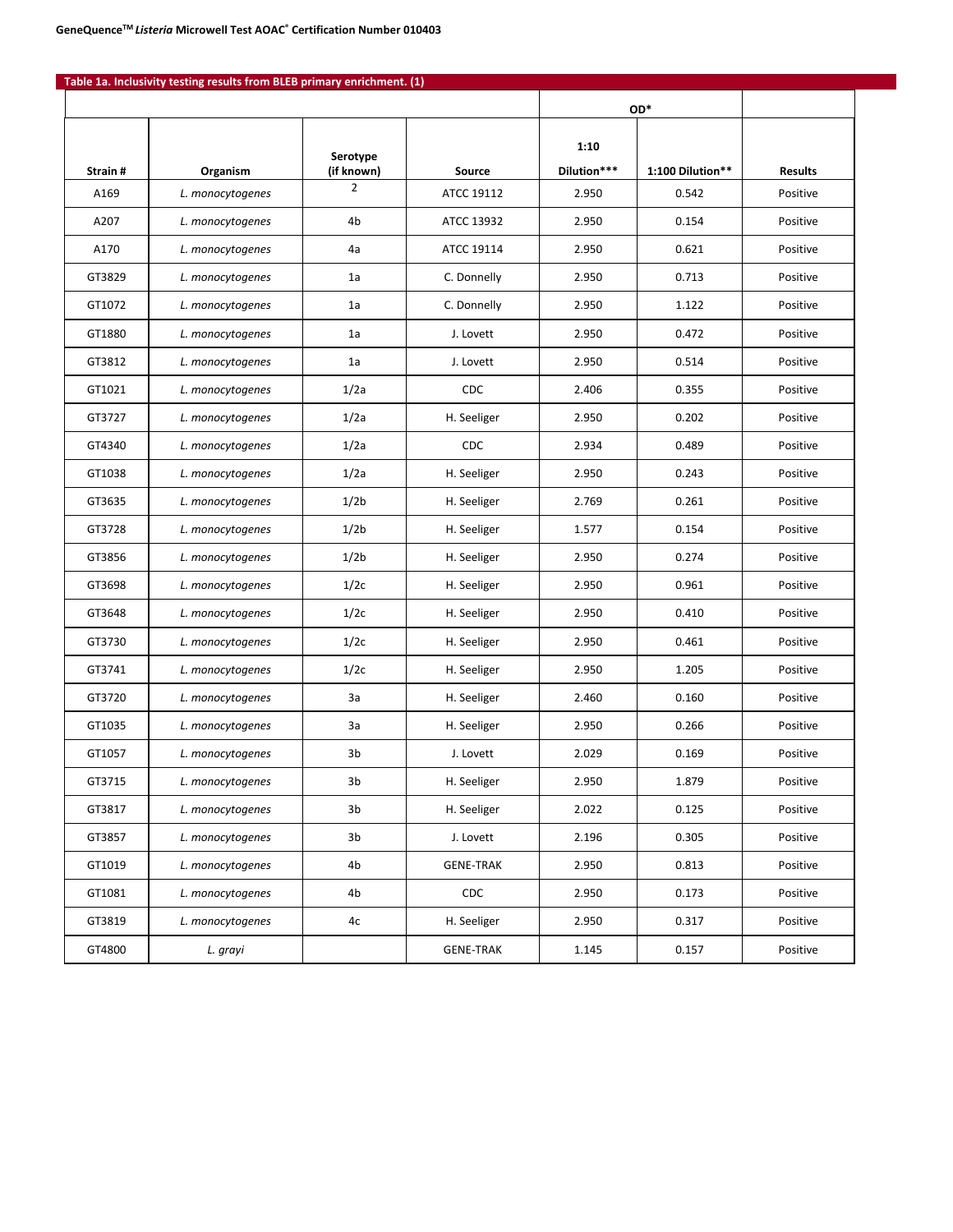|         |                         |                        |                       |                    | OD*              |                |
|---------|-------------------------|------------------------|-----------------------|--------------------|------------------|----------------|
| Strain# | Organism                | Serotype<br>(if known) | Source                | 1:10<br>Dilution** | 1:100 Dilution** | <b>Results</b> |
| GT674   | L. grayi                |                        | Inst. Pasteur         | 2.944              | 0.846            | Positive       |
| GT3881  | L. grayi subsp. murrayi |                        | <b>GENE-TRAK</b>      | 1.908              | 0.201            | Positive       |
| GT3785  | L. innocua              |                        | <b>CDC</b>            | 0.993              | 0.162            | Positive       |
| GT3627  | L. innocua              | 6a                     | H. Seeliger           | 2.240              | 0.209            | Positive       |
| GT3631  | L. innocua              | 6a                     | H. Seeliger           | 2.950              | 0.540            | Positive       |
| GT1026  | L. innocua              | 6b                     | H. Seeliger           | 1.444              | 0.141            | Positive       |
| GT1042  | L. innocua              | 6b                     | H. Seeliger           | 2.355              | 0.246            | Positive       |
| GT1044  | L. innocua              | 6b                     | H. Seeliger           | 2.950              | 0.285            | Positive       |
| A102    | L. innocua              | 6a                     | ATCC 33090            | 2.950              | 0.287            | Positive       |
| GT1050  | L. innocua              | 6b                     | H. Seeliger           | 2.049              | 0.166            | Positive       |
| GT1052  | L. innocua              |                        | J. Farber             | 2.934              | 0.389            | Positive       |
| A140    | L. ivanovii             |                        | ATCC 19119            | 2.551              | 0.282            | Positive       |
| GT1028  | L. ivanovii             | 5                      | H. Seeliger           | 2.950              | 2.348            | Positive       |
| GT1040  | L. ivanovii             | 5                      | H. Seeliger           | 2.950              | 0.849            | Positive       |
| GT3699  | L. ivanovii             | 5                      | H. Seeliger           | 2.950              | 0.351            | Positive       |
| GT3794  | L. seeligeri            | $\mathbf{1}$           | J. Lovett             | 2.950              | 1.725            | Positive       |
| A201    | L. seeligeri            |                        | ATCC 51334            | 2.950              | 2.943            | Positive       |
| GT3693  | L. seeligeri            | 1/2 <sub>b</sub>       | H. Seeliger           | 2.950              | 2.943            | Positive       |
| GT289   | L. seeligeri            | 4a                     | H. Seeliger           | 2.950              | 2.619            | Positive       |
| A199    | L. welshimeri           |                        | ATCC 35897            | 2.045              | 0.945            | Positive       |
| A200    | L. welshimeri           |                        | ATCC 43550            | 2.950              | 2.314            | Positive       |
| GT1773  | L. welshimeri           |                        | Environmental isolate | 2.950              | 1.479            | Positive       |
| GT1729  | L. welshimeri           |                        | Dairy plant           | 2.950              | 2.943            | Positive       |
| GT293   | L. welshimeri           | 6a                     | H. Seeliger           | 2.950              | 0.424            | Positive       |

\* OD values ≥ 0.10 were considered positive.

\*\* Tested 1:10 and 1:100 dilutions of a PBS resuspension of growth from an OXA plate.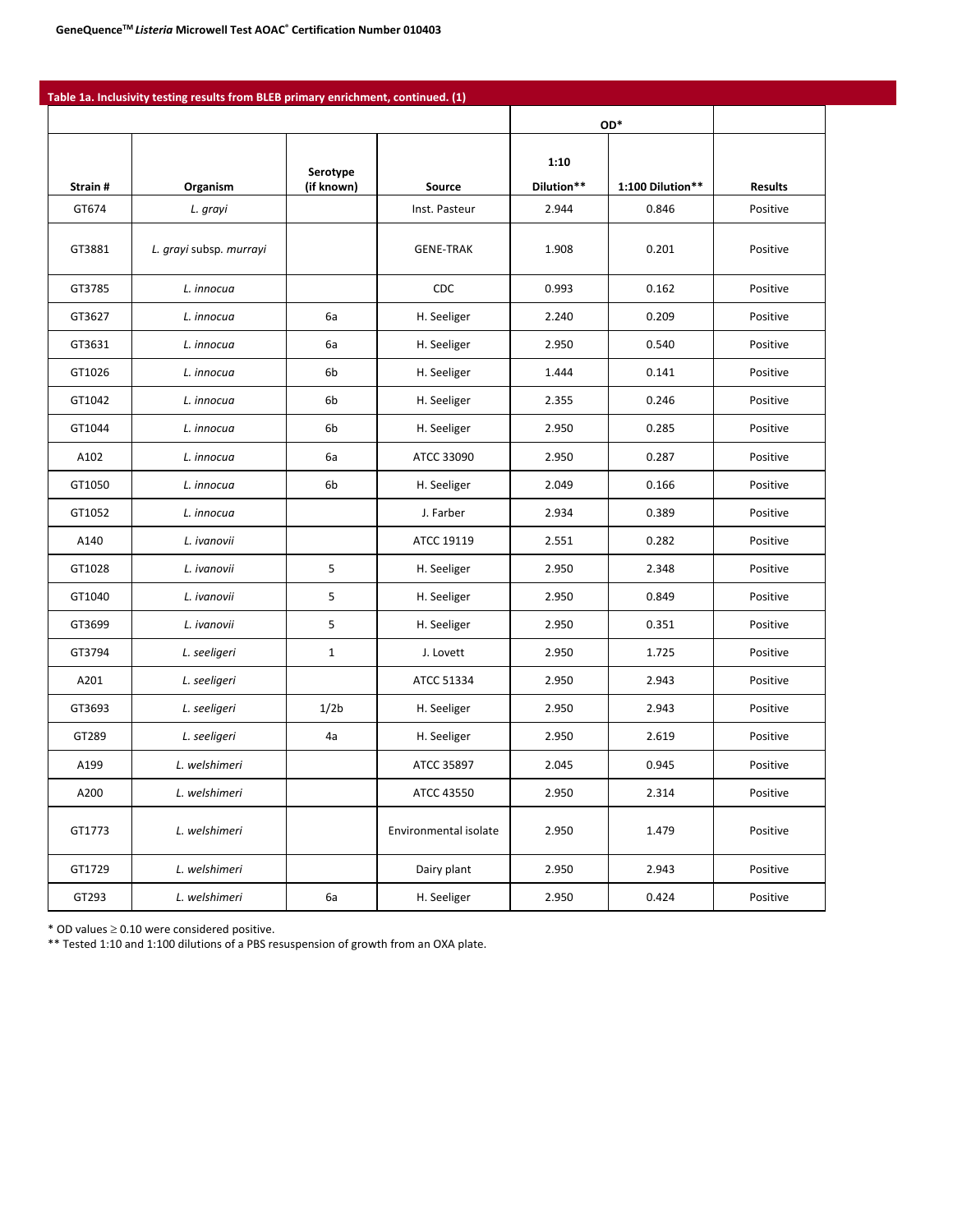|         |                  |                        |                  |                     | OD*              |                |
|---------|------------------|------------------------|------------------|---------------------|------------------|----------------|
| Strain# | Organism         | Serotype<br>(if known) | Source           | 1:10<br>Dilution*** | 1:100 Dilution** | <b>Results</b> |
| A169    | L. monocytogenes | $\overline{2}$         | ATCC 19112       | 2.949               | 2.374            | Positive       |
| A207    | L. monocytogenes | 4b                     | ATCC 13932       | 2.949               | 2.948            | Positive       |
| A170    | L. monocytogenes | 4a                     | ATCC 19114       | 2.949               | 1.543            | Positive       |
| GT3829  | L. monocytogenes | 1a                     | C. Donnelly      | 2.949               | 1.815            | Positive       |
| GT1072  | L. monocytogenes | 1a                     | C. Donnelly      | 2.949               | 2.948            | Positive       |
| GT1880  | L. monocytogenes | 1a                     | J. Lovett        | 2.949               | 0.485            | Positive       |
| GT3812  | L. monocytogenes | 1a                     | J. Lovett        | 2.949               | 1.099            | Positive       |
| GT1021  | L. monocytogenes | 1/2a                   | CDC              | 2.949               | 0.521            | Positive       |
| GT3727  | L. monocytogenes | 1/2a                   | H. Seeliger      | 2.949               | 1.286            | Positive       |
| GT4340  | L. monocytogenes | 1/2a                   | CDC              | 2.949               | 2.379            | Positive       |
| GT1038  | L. monocytogenes | 1/2a                   | H. Seeliger      | 2.949               | 2.288            | Positive       |
| GT3635  | L. monocytogenes | 1/2 <sub>b</sub>       | H. Seeliger      | 2.949               | 0.775            | Positive       |
| GT3728  | L. monocytogenes | 1/2 <sub>b</sub>       | H. Seeliger      | 2.949               | 0.763            | Positive       |
| GT3856  | L. monocytogenes | 1/2 <sub>b</sub>       | H. Seeliger      | 2.949               | 0.629            | Positive       |
| GT3698  | L. monocytogenes | 1/2c                   | H. Seeliger      | 2.949               | 2.563            | Positive       |
| GT3648  | L. monocytogenes | 1/2c                   | H. Seeliger      | 2.949               | 1.178            | Positive       |
| GT3730  | L. monocytogenes | 1/2c                   | H. Seeliger      | 2.949               | 1.391            | Positive       |
| GT3741  | L. monocytogenes | 1/2c                   | H. Seeliger      | 2.949               | 2.948            | Positive       |
| GT3720  | L. monocytogenes | За                     | H. Seeliger      | 2.949               | 1.564            | Positive       |
| GT1035  | L. monocytogenes | За                     | H. Seeliger      | 2.949               | 2.478            | Positive       |
| GT1057  | L. monocytogenes | 3b                     | J. Lovett        | 2.949               | 0.769            | Positive       |
| GT3715  | L. monocytogenes | 3b                     | H. Seeliger      | 2.949               | 2.948            | Positive       |
| GT3817  | L. monocytogenes | 3 <sub>b</sub>         | H. Seeliger      | 2.949               | 0.733            | Positive       |
| GT3857  | L. monocytogenes | 3b                     | J. Lovett        | 2.949               | 0.817            | Positive       |
| GT1019  | L. monocytogenes | 4b                     | <b>GENE-TRAK</b> | 2.949               | 2.948            | Positive       |
| GT1081  | L. monocytogenes | 4b                     | CDC              | 2.949               | 2.948            | Positive       |
| GT3819  | L. monocytogenes | 4c                     | H. Seeliger      | 2.949               | 1.689            | Positive       |
| GT4800  | L. grayi         |                        | <b>GENE-TRAK</b> | 2.949               | 0.404            | Positive       |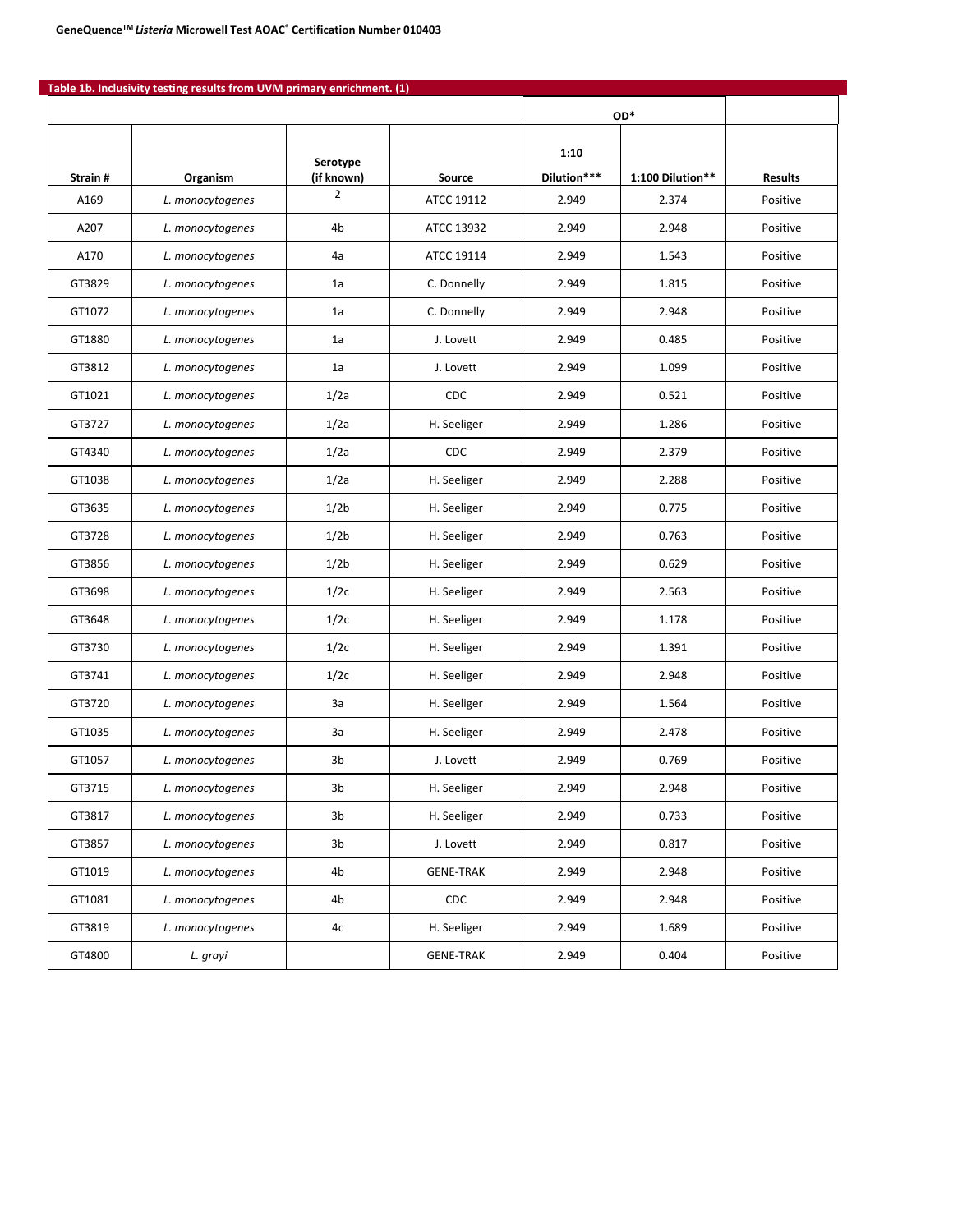|         | Table 1b. Inclusivity testing results from UVM primary enrichment, continued. . (1) |                        |                       |                    |                  |                |
|---------|-------------------------------------------------------------------------------------|------------------------|-----------------------|--------------------|------------------|----------------|
|         |                                                                                     |                        |                       |                    | OD*              |                |
| Strain# | Organism                                                                            | Serotype<br>(if known) | Source                | 1:10<br>Dilution** | 1:100 Dilution** | <b>Results</b> |
| GT674   | L. grayi                                                                            |                        | Inst. Pasteur         | 2.949              | 1.044            | Positive       |
| GT3881  | L. grayi subsp. murrayi                                                             |                        | <b>GENE-TRAK</b>      | 0.418              | 0.133            | Positive       |
| GT3785  | L. innocua                                                                          |                        | <b>CDC</b>            | 2.949              | 2.058            | Positive       |
| GT3627  | L. innocua                                                                          | 6a                     | H. Seeliger           | 2.949              | 0.759            | Positive       |
| GT3631  | L. innocua                                                                          | 6a                     | H. Seeliger           | 2.949              | 1.752            | Positive       |
| GT1026  | L. innocua                                                                          | 6b                     | H. Seeliger           | 2.949              | 0.878            | Positive       |
| GT1042  | L. innocua                                                                          | 6b                     | H. Seeliger           | 2.949              | 0.600            | Positive       |
| GT1044  | L. innocua                                                                          | 6b                     | H. Seeliger           | 2.949              | 0.521            | Positive       |
| A102    | L. innocua                                                                          | 6a                     | ATCC 33090            | 2.949              | 1.265            | Positive       |
| GT1050  | L. innocua                                                                          | 6b                     | H. Seeliger           | 2.949              | 1.394            | Positive       |
| GT1052  | L. innocua                                                                          |                        | J. Farber             | 2.949              | 1.189            | Positive       |
| A140    | L. ivanovii                                                                         |                        | ATCC 19119            | 2.949              | 0.627            | Positive       |
| GT1028  | L. ivanovii                                                                         | 5                      | H. Seeliger           | 2.949              | 0.354            | Positive       |
| GT1040  | L. ivanovii                                                                         | 5                      | H. Seeliger           | 2.949              | 2.948            | Positive       |
| GT3699  | L. ivanovii                                                                         | 5                      | H. Seeliger           | 2.949              | 0.712            | Positive       |
| GT3794  | L. seeligeri                                                                        | $\mathbf{1}$           | J. Lovett             | 2.949              | 2.363            | Positive       |
| A201    | L. seeligeri                                                                        |                        | ATCC 51334            | 2.949              | 2.948            | Positive       |
| GT3693  | L. seeligeri                                                                        | 1/2 <sub>b</sub>       | H. Seeliger           | 2.949              | 0.532            | Positive       |
| GT289   | L. seeligeri                                                                        | 4a                     | H. Seeliger           | 2.949              | 2.948            | Positive       |
| A199    | L. welshimeri                                                                       |                        | ATCC 35897            | 2.949              | 2.948            | Positive       |
| A200    | L. welshimeri                                                                       |                        | ATCC 43550            | 2.949              | 2.948            | Positive       |
| GT1773  | L. welshimeri                                                                       |                        | Environmental isolate | 2.949              | 2.948            | Positive       |
| GT1729  | L. welshimeri                                                                       |                        | Dairy plant           | 2.949              | 2.948            | Positive       |
| GT293   | L. welshimeri                                                                       | 6a                     | H. Seeliger           | 2.949              | 2.948            | Positive       |

\* OD values ≥ 0.10 were considered positive.

\*\* Tested 1:10 and 1:100 dilutions of a PBS resuspension of growth from an OXA plate.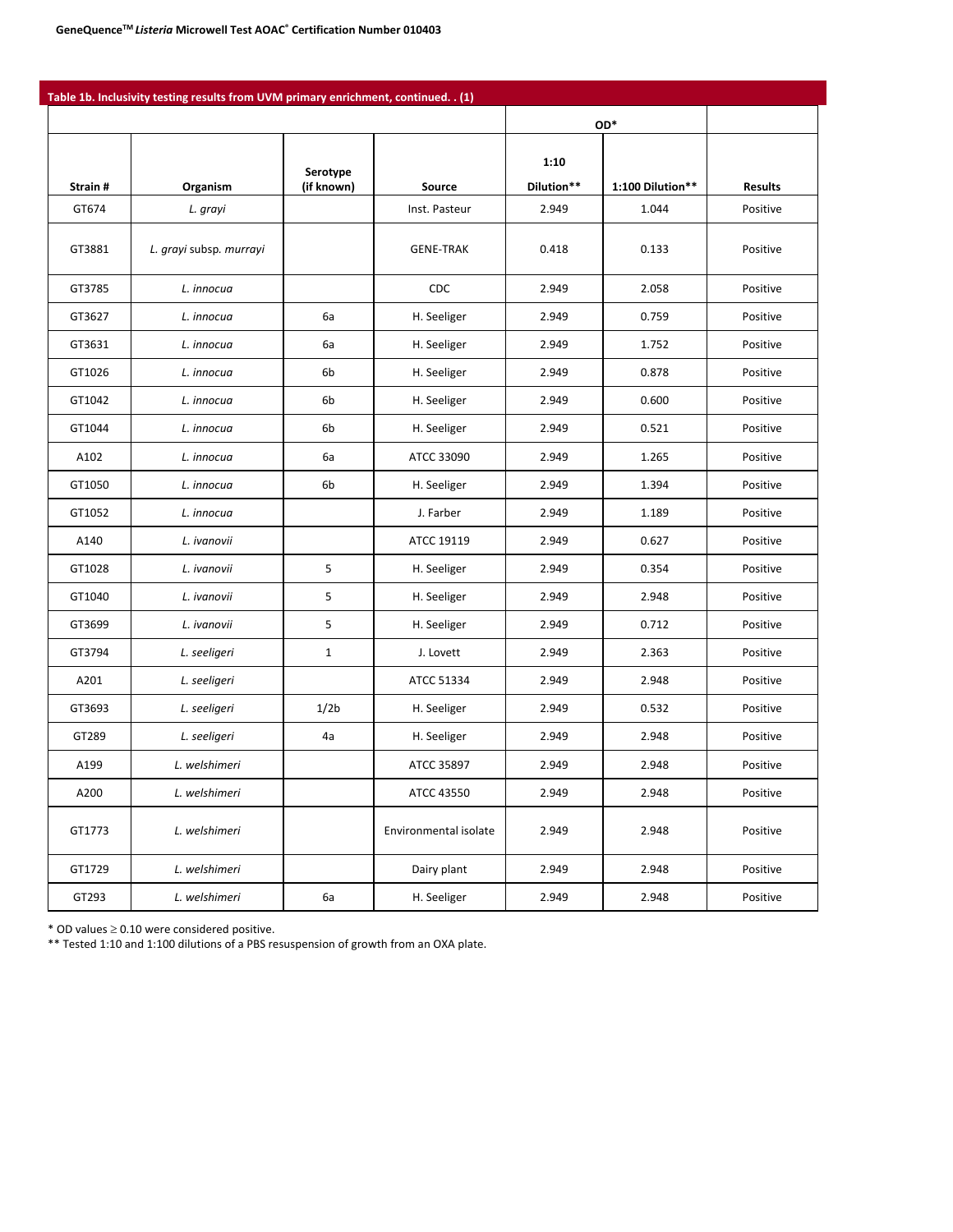| Strain# | Organism                           | Source           | OD*   | <b>Results</b> |  |
|---------|------------------------------------|------------------|-------|----------------|--|
| GT803   | <b>Bacillus brevis</b>             | ATCC 8186        | 0.007 | Negative       |  |
| A208    | <b>Bacillus cereus</b>             | ATCC 25621       | 0.004 | Negative       |  |
| GT811   | <b>Bacillus coagulans</b>          | <b>ATCC 7050</b> | 0.034 | Negative       |  |
|         |                                    |                  | 0.001 |                |  |
| GT10    | <b>Bacillus fragilis</b>           | ATCC 23745       |       | Negative       |  |
| GT2128  | <b>Bacillus megaterium</b>         | ATCC 14581       | 0.005 | Negative       |  |
| GT804   | <b>Bacillus subtilis</b>           | ATCC 23059       | 0.002 | Negative       |  |
| GT4373  | <b>Bacillus stearothermophilus</b> | ATCC 12980       | 0.010 | Negative       |  |
| GT664   | Brocothrix thermosphacta           | ATCC 11509       | 0.000 | Negative       |  |
| GT918   | Enterococcus durans                | ATCC 11576       | 0.019 | Negative       |  |
| GT406   | Enterococcus faecalis              | ATCC 19433       | 0.015 | Negative       |  |
| GT919   | Enterococcus faecium               | ATCC 6057        | 0.016 | Negative       |  |
| GT923   | Enterococcus hirae                 | ATCC 35220       | 0.022 | Negative       |  |
| GT2129  | Kurthia gibsonii                   | ATCC 43195       | 0.004 | Negative       |  |
| GT1941  | Kurthia zopfii                     | ATCC 33403       | 0.002 | Negative       |  |
| GT256   | Lactobacillus acidophilus          | <b>ATCC 4356</b> | 0.007 | Negative       |  |
| GT4082  | Lactobacillus buchneri             | ATCC 11305       | 0.006 | Negative       |  |
| GT805   | Lactobacillus casei                | ATCC 393         | 0.010 | Negative       |  |
| GT4063  | Lactobacillus fermentum            | ATCC 9338        | 0.019 | Negative       |  |
| GT3516  | Lactococcus lactis                 | ATCC 11454       | 0.019 | Negative       |  |
| GT1943  | Micrococcus luteus                 | <b>ATCC 381</b>  | 0.028 | Negative       |  |
| GT1944  | Micrococcus roseus                 | <b>ATCC 186</b>  | 0.008 | Negative       |  |
| GT4404  | Micrococcus varians                | ATCC 15306       | 0.017 | Negative       |  |
| GT665   | Rodococcus equi                    | ATCC 6939        | 0.029 | Negative       |  |
| GT3524  | Rodococcus fascians                | ATCC 12974       | 0.030 | Negative       |  |
| GT3474  | Rodococcus sputi                   | ATCC 29627       | 0.015 | Negative       |  |
| A179    | Staphylococcus aureus              | ATCC 12600       | 0.020 | Negative       |  |
| A183    | Staphylococcus epidermidis         | ATCC 14990       | 0.016 | Negative       |  |
| A185    | Staphylococcus saprophyticus       | ATCC 15305       | 0.015 | Negative       |  |
| GT668   | Streptococcus bovis                | ATCC 9809        | 0.005 | Negative       |  |
|         |                                    |                  |       |                |  |
| Strain# | Organism                           | Source           | OD    | <b>Results</b> |  |
| GT3596  | Streptococcus equi                 | ATCC 33398       | 0.042 | Negative       |  |
| GT412   | Streptococcus mutans               | ATCC 25175       | 0.018 | Negative       |  |
| GT408   | Streptococcus pneumoniae           | ATCC 6303        | 0.013 | Negative       |  |
| GT411   | Streptococcus sanguis              | ATCC 10556       | 0.015 | Negative       |  |

**\*** OD values < 0.10 were considered negative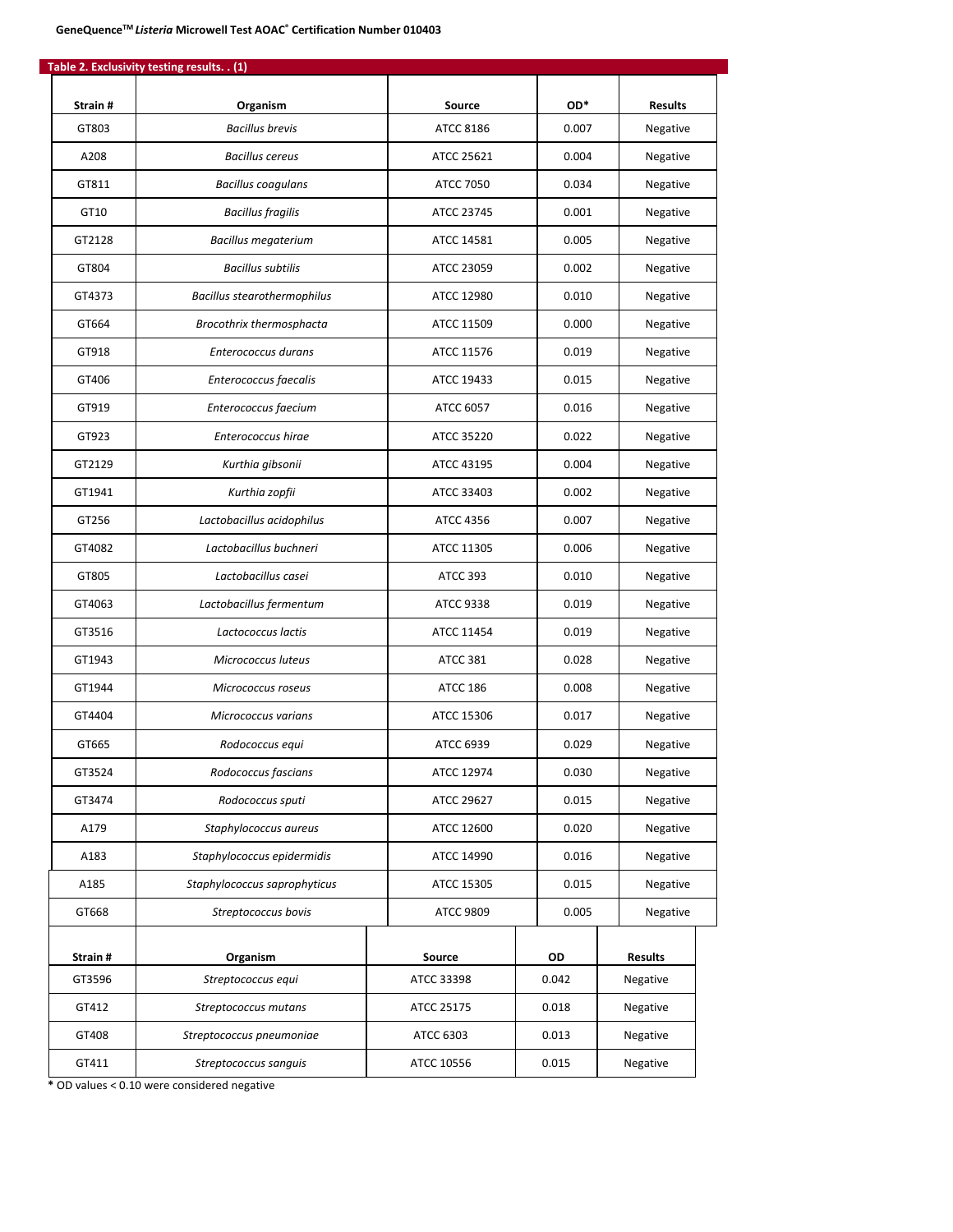|                          |                             |                       | <b>MPN</b> |                                              |                    | <b>Samples Positive</b> |                  |                         |
|--------------------------|-----------------------------|-----------------------|------------|----------------------------------------------|--------------------|-------------------------|------------------|-------------------------|
| Foods                    | Organism                    | No.<br><b>Samples</b> | (CFU/g)    | <b>Total</b><br><b>Positive</b> <sup>a</sup> | Assay <sup>b</sup> | Confirmed <sup>c</sup>  | <b>USDA FSIS</b> | Chi Square <sup>d</sup> |
|                          |                             | 20                    | 11.00      | 20                                           | 20                 | 20                      | 20               | <b>NA</b>               |
| Ground beef<br>(Trial 1) | L. monocytogenes, sero 4b   | 20                    | 0.04       | 18                                           | 18                 | 18                      | 18               | <b>NA</b>               |
|                          |                             | 10                    | 0.00       | $\overline{2}$                               | $\mathbf{1}$       | $\mathbf{1}$            | $\overline{2}$   | 0.00                    |
|                          |                             | 20                    | 4.60       | 20                                           | 20                 | 20                      | 20               | <b>NA</b>               |
| Ground beef<br>(Trial 2) | L. monocytogenes, sero 4b   | 20                    | 0.28       | 18                                           | 13                 | 13                      | 18               | 3.20                    |
|                          |                             | 20                    | 0.00       | 0                                            | $\pmb{0}$          | 0                       | 0                | <b>NA</b>               |
|                          |                             | 20                    | 2.40       | 20                                           | 20                 | 20                      | 20               | <b>NA</b>               |
| Deli turkey<br>(Trial 1) | L. monocytogenes, sero 1a   | 20                    | < 0.03     | 5                                            | 5                  | 5                       | 5                | <b>NA</b>               |
|                          |                             | 10                    | 0.00       | 0                                            | 0                  | $\mathbf 0$             | 0                | <b>NA</b>               |
|                          |                             | 20                    | 0.38       | 20                                           | 20                 | 20                      | 20               | <b>NA</b>               |
| Deli turkey<br>(Trial 2) | L. monocytogenes, sero 1a   | 20                    | 0.23       | 14                                           | 14                 | 14                      | 14               | <b>NA</b>               |
|                          |                             | 10                    | 0.00       | $\mathbf 0$                                  | $\pmb{0}$          | 0                       | 0                | <b>NA</b>               |
|                          |                             | 20                    | 0.75       | 16                                           | 16                 | 16                      | 16               | <b>NA</b>               |
| Hot dogs                 | L. monocytogenes, sero 4b   | 20                    | < 0.03     | 5                                            | 5                  | 5                       | 5                | <b>NA</b>               |
|                          |                             | 10                    | 0.00       | $\mathbf 0$                                  | $\pmb{0}$          | 0                       | 0                | <b>NA</b>               |
|                          |                             | 20                    | 2.40       | 19                                           | 19                 | 19                      | 18               | 0.00                    |
| Ground pork<br>(Trial 1) | L. monocytogenes, sero 1/2a | 20                    | < 0.03     | 8                                            | $\overline{7}$     | $\overline{7}$          | 6                | 0.00                    |
|                          |                             | 10                    | 0.00       | $\mathbf{1}$                                 | $\mathbf 1$        | $\mathbf{1}$            | $\mathbf{1}$     | <b>NA</b>               |

|                          |                                      |                       |                       |                                       |                    | <b>Samples</b><br><b>Positive</b> |                  |                          |
|--------------------------|--------------------------------------|-----------------------|-----------------------|---------------------------------------|--------------------|-----------------------------------|------------------|--------------------------|
| <b>Foods</b>             | Organism                             | No.<br><b>Samples</b> | <b>MPN</b><br>(CFU/g) | Total<br><b>Positive</b> <sup>a</sup> | Assay <sup>b</sup> | Confirmed <sup>c</sup>            | <b>USDA FSIS</b> | Chi Square <sup>d</sup>  |
|                          |                                      | 20                    | 0.00                  | $\pmb{0}$                             | $\mathbf{1}$       | 0                                 | 0                | <b>NA</b>                |
| Ground pork<br>(Trial 2) | Naturally contaminated, uninoculated | 20                    | 0.23                  | 18                                    | 16                 | 16                                | 18               | 0.50                     |
|                          |                                      | 20                    | 0.00                  | 0                                     | 0                  | $\mathsf 0$                       | 0                | <b>NA</b>                |
|                          |                                      | 20                    | 0.15                  | 19                                    | 19                 | 19                                | 19               | <b>NA</b>                |
| Deli ham                 | L. monocytogenes, sero 1/2b          | 20                    | < 0.03                | $\overline{2}$                        | $\overline{2}$     | $\overline{2}$                    | $\overline{2}$   | <b>NA</b>                |
|                          |                                      | 10                    | 0.00                  | 0                                     | 0                  | 0                                 | 0                | <b>NA</b>                |
| Total:                   |                                      | 420                   | $\blacksquare$        | 225                                   | 217                | 216                               | 222              | $\overline{\phantom{a}}$ |

a Number of samples confirmed positive by one or more methods; <sup>b</sup> Number of samples positive by DNA hybridization assay not considering subsequent culture confirmation; <sup>c</sup> Number of samples positive by DNA hybridization assay and confirmed by plating from associated cultures; <sup>d</sup> Chi square value by McNemar's test comparing confirmed DNA hybridization assay and reference culture method. Chi square values ≥ 3.84 indicates a statistically significant difference at P ≤ 0.05.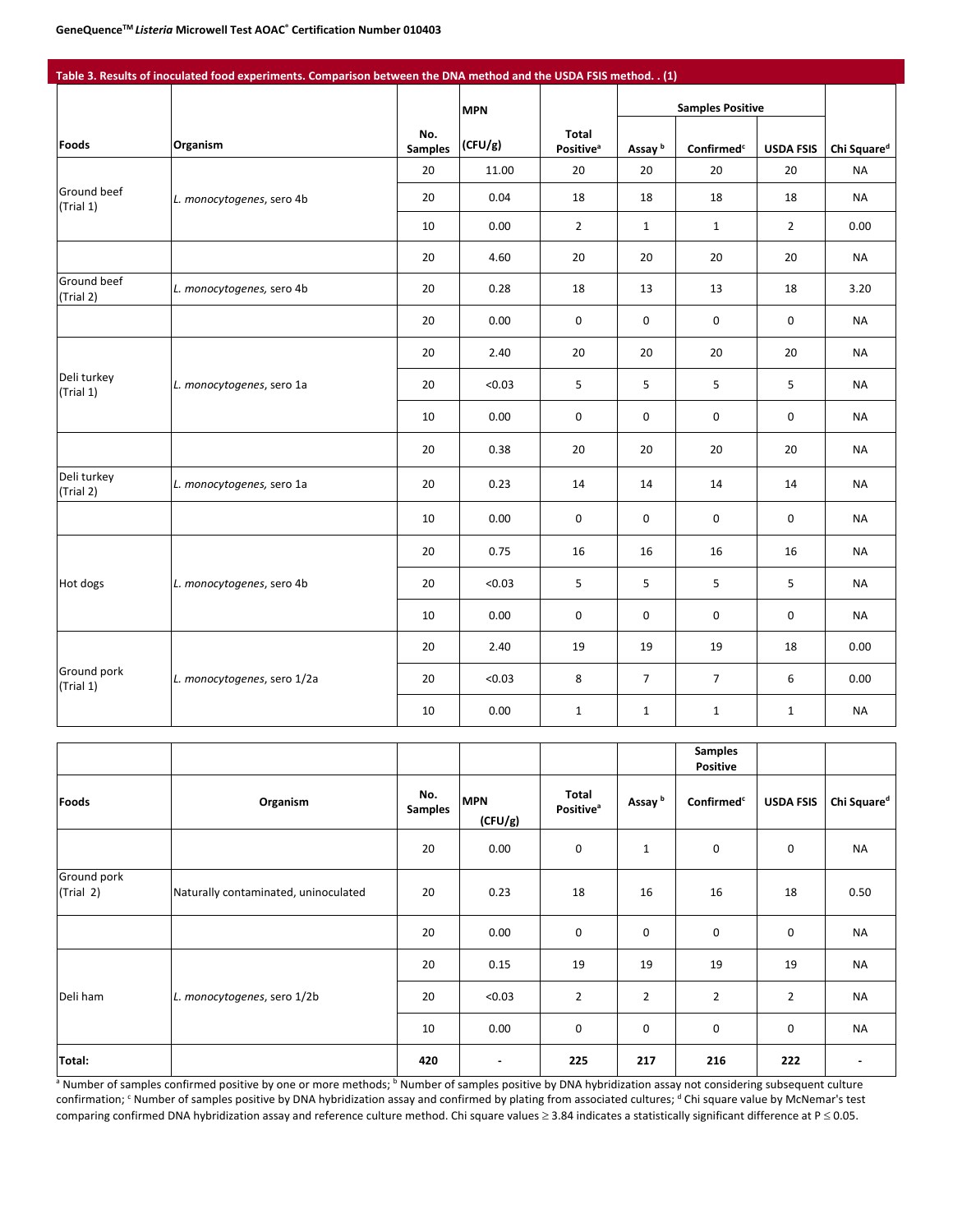|                    | Table 4. Results of inoculated food experiments. Comparison between the DNA method and the FDA (BAM) method. . (1) |                       |                |                                      |                    |                                 |                   |                         |
|--------------------|--------------------------------------------------------------------------------------------------------------------|-----------------------|----------------|--------------------------------------|--------------------|---------------------------------|-------------------|-------------------------|
|                    |                                                                                                                    |                       |                |                                      |                    | <b>Samples Positive</b>         |                   |                         |
|                    |                                                                                                                    |                       | <b>MPN</b>     |                                      |                    |                                 |                   |                         |
| Foods              | Organism                                                                                                           | No.<br><b>Samples</b> | (CFU/g)        | Total<br><b>Positive<sup>a</sup></b> | Assay <sup>b</sup> | $\mathsf{Confirmed}^\mathsf{c}$ | <b>FDA Method</b> | Chi Square <sup>e</sup> |
|                    |                                                                                                                    | 20                    | 0.93           | 20                                   | 19                 | 19                              | 17                | 0.25                    |
| Parmesan           | L. monocytogenes, sero 3b                                                                                          | 20                    | 0.23           | 14                                   | 14                 | 14                              | 12                | 0.50                    |
|                    |                                                                                                                    | 10                    | 0.00           | $\mathsf{O}\xspace$                  | 0                  | 0                               | 0                 | <b>NA</b>               |
|                    |                                                                                                                    | 20                    | 0.04           | 20                                   | 20                 | 20                              | 14                | 4.17                    |
| <b>Brie cheese</b> | L. monocytogenes, sero 1/2a                                                                                        | 20                    | 0.06           | 19                                   | 19                 | 19                              | 18                | 0.00                    |
|                    |                                                                                                                    | 10                    | 0.00           | 0                                    | 0                  | $\mathbf 0$                     | 0                 | <b>NA</b>               |
|                    |                                                                                                                    | 20                    | 0.23           | 19                                   | 19                 | 19                              | 19                | 1.33                    |
| Pasteurized milk   | L. monocytogenes, sero 1/2a                                                                                        | 20                    | 0.03           | $\mathbf{1}$                         | $\overline{2}$     | $\mathbf{1}$                    | $\mathbf{1}$      | 0.00                    |
|                    |                                                                                                                    | 10                    | 0.00           | 0                                    | $\mathbf{1}$       | 0                               | 0                 | <b>NA</b>               |
|                    |                                                                                                                    | 20                    | 0.40           | 13                                   | 13                 | 13                              | 13                | <b>NA</b>               |
| Ice cream          | L. monocytogenes, sero 4c                                                                                          | 20                    | < 0.03         | 0                                    | $\overline{2}$     | 0                               | 0                 | <b>NA</b>               |
|                    |                                                                                                                    | 10                    | 0.00           | 0                                    | 0                  | 0                               | 0                 | <b>NA</b>               |
|                    |                                                                                                                    | 20                    | 0.04           | 9                                    | 8                  | 8                               | 5                 | 0.80                    |
| Raw shrimp         | L. monocytogenes, sero 1/2c                                                                                        | 20                    | < 0.03         | 0                                    | 0                  | 0                               | 0                 | <b>NA</b>               |
|                    |                                                                                                                    | 10                    | 0.00           | $\mathsf{O}\xspace$                  | 0                  | 0                               | 0                 | <b>NA</b>               |
|                    |                                                                                                                    |                       | <b>MPN</b>     |                                      |                    | <b>Samples Positive</b>         |                   |                         |
|                    |                                                                                                                    | No.                   |                | Total                                |                    |                                 |                   |                         |
| Foods              | Organism                                                                                                           | <b>Samples</b>        | (CFU/g)        | <b>Positive</b> <sup>a</sup>         | Assay <sup>b</sup> | Confirmed <sup>c</sup>          | <b>FDA Method</b> | Chi Square <sup>d</sup> |
|                    |                                                                                                                    | 20                    | 0.75           | 20                                   | 20                 | 20                              | 20                | <b>NA</b>               |
|                    | Pasteurized crab meat L. monocytogenes, sero 1/2c                                                                  | 20                    | 0.04           | 18                                   | 18                 | 18                              | 18                | <b>NA</b>               |
|                    |                                                                                                                    | 10                    | 0.00           | 0                                    | 0                  | 0                               | 0                 | <b>NA</b>               |
|                    |                                                                                                                    | $20\,$                | 2.40           | $20\,$                               | $20\,$             | $20\,$                          | $20\,$            | $\sf NA$                |
| Smoked salmon      | L. monocytogenes, sero 1/2c                                                                                        | 20                    | 0.23           | 18                                   | 15                 | 15                              | 18                | 1.33                    |
|                    |                                                                                                                    | 10                    | 0.00           | $\mathsf{O}$                         | $\mathsf 0$        | $\mathsf 0$                     | 0                 | <b>NA</b>               |
|                    |                                                                                                                    | 20                    | 0.43           | 20                                   | 20                 | 20                              | 20                | <b>NA</b>               |
| Lettuce            | L. ivanovii                                                                                                        | 20                    | 0.15           | 19                                   | 19                 | 19                              | 19                | <b>NA</b>               |
|                    |                                                                                                                    | 10                    | 0.00           | $\mathsf{O}$                         | 0                  | $\mathsf{O}\xspace$             | 0                 | <b>NA</b>               |
|                    |                                                                                                                    | 20                    | 0.09           | 20                                   | 20                 | 20                              | 20                | <b>NA</b>               |
| Mixed vegetables   | L. seeligeri, sero 1 (L. monocytogenes,                                                                            | 20                    | 0.75           | 18                                   | 18                 | 18                              | 15                | 1.33                    |
|                    | natural contaminant)                                                                                               | 10                    | 0.43           | 9                                    | 9                  | 9                               | 8                 | 0.00                    |
|                    |                                                                                                                    | 20                    | 11.00          | 20                                   | 20                 | 20                              | 19                | 0.00                    |
| Alfalfa sprouts    | L. monocytogenes, sero 3a                                                                                          | 20                    | 0.38           | 15                                   | 14                 | 14                              | 11                | 0.80                    |
|                    |                                                                                                                    | 10                    | 0.00           | $\mathsf{O}\xspace$                  | 0                  | $\mathsf 0$                     | 0                 | <b>NA</b>               |
| Total:             |                                                                                                                    | 500                   | $\blacksquare$ | 312                                  | 310                | 306                             | 288               | $\blacksquare$          |

<sup>a</sup> Number of samples confirmed positive by one or more methods; <sup>b</sup> Number of samples positive by DNA hybridization assay not considering subsequent culture confirmation; <sup>c</sup> Number of samples positive by DNA hybridization assay and confirmed by plating from associated cultures; <sup>d</sup> Chi square value by McNemar's test comparing confirmed DNA hybridization assay and reference culture method. Chi square values ≥ 3.84 indicates a statistically significant difference at P ≤ 0.05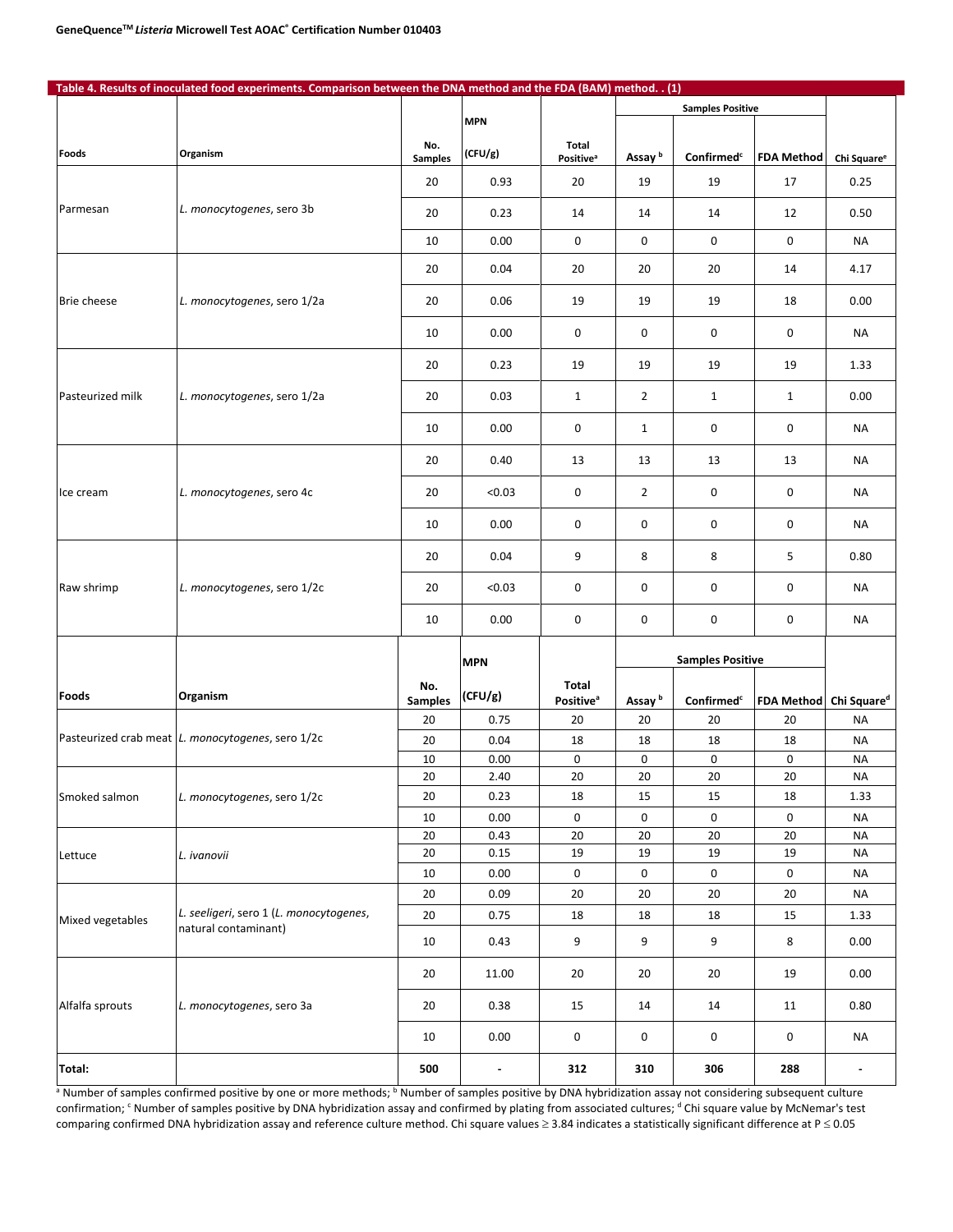#### **DISCCUSION OF MODIFICATION APPROVED NOVEMBER 2005 (4)**

Results of the 14-food trial clearly show that the microwell format assay is capable of detecting low levels of *Listeria* spp. in a variety of foods. The assay has also proved to be very specific, with no cross-reactions observed in exclusivity testing and no false positive results produced in food testing.

In internal trials, the sensitivity of the DNA hybridization method was 95.6% compared to a combined sensitivity of 87.1% for the FDA and USDA-FSIS culture methods. The specificity of the DNA hybridization assay was 100%.

In comparing the DNA hybridization method and the reference culture methods for the ability to detect *Listeria* spp*.* in foods, there were no significant differences in detection for any of the foods tested, with the exception of the low-level ice cream samples and both the low and high-level parmesan cheese samples. For these three data sets, the DNA hybridization method produced significantly more positives than the FDA culture method, as determined by chi-square analysis. As discussed previously, the FDA plates showed a heavy load of background flora, presumably hampering the recovery of listeriae from some samples. The DNA hybridization method uses a somewhat different secondary enrichment and confirmation scheme, which may have been advantageous. In addition, a positive signal by the DNA hybridization assay is dependent only on the final titer of *Listeria* spp. in the secondary enrichment, and not the ratio of listeriae to competitors. Results of the independent laboratory study are consistent with those of the internal trials. Comparable performance between the DNA hybridization and reference culture methods was demonstrated for all 3 foods tested. There were a few unconfirmed positive assay results, but most of these occurred on inoculated samples and thus confirmation failure is a plausible alternative explanation.

The trial with the ceramic tile environmental surface yielded more positives by the DNA hybridization method in comparison to the USDA-FSIS culture procedure. This was also found to be the case with 5 of the 6 surfaces tested in the internal validation study. It appears that the LESS broth enrichment protocol used with the hybridization method is more productive than the UVM enrichment procedure used in the USDA-FSIS method in recovering *Listeria* spp. from environmental surfaces with this experimental model.

| Table 1a. Listeria spp. inclusivity testing results from BLEB to BLEB enrichment. (4) |                         |                          |                  |                    |               |                 |          |
|---------------------------------------------------------------------------------------|-------------------------|--------------------------|------------------|--------------------|---------------|-----------------|----------|
|                                                                                       |                         |                          |                  |                    | OD*           |                 |          |
| Strain#                                                                               | Organism                | Serotype (if             | Source           | Origin (if known)  | 1:10 Dilution | 1:100           | Result   |
|                                                                                       |                         | known)                   |                  |                    | $***$         | <b>Dilution</b> |          |
|                                                                                       |                         |                          |                  |                    |               | $***$           |          |
| GT4800                                                                                | L. grayi                | $\overline{\phantom{a}}$ | <b>GENE-TRAK</b> | Environmental      | 1.853         | 0.194           | Positive |
| A203                                                                                  | L. grayi                | $\overline{\phantom{a}}$ | ATCC 19120       | Chinchilla feces   | 2.032         | 0.280           | Positive |
| GT3881                                                                                | L. grayi subsp. murrayi | $\overline{\phantom{a}}$ | <b>GENE-TRAK</b> |                    | 1.800         | 0.218           | Positive |
| GT3627                                                                                | L. innocua              | 6a                       | H. Seeliger      | Cheese             | 2.985         | 0.785           | Positive |
| GT3631                                                                                | L. innocua              | 6a                       | H. Seeliger      | Cheese             | 2.985         | 0.621           | Positive |
| A102                                                                                  | L. innocua              | 6a                       | ATCC 33090       | Cow brain          | 2.985         | 0.670           | Positive |
| GT1026                                                                                | L. innocua              | 6b                       | H. Seeliger      | Cheese             | 2.985         | 0.938           | Positive |
| GT1042                                                                                | L. innocua              | 6 <sub>b</sub>           | H. Seeliger      | Cheese             | 1.843         | 0.265           | Positive |
| GT1044                                                                                | L. innocua              | 6b                       | H. Seeliger      | Cheese             | 2.608         | 0.341           | Positive |
| GT1050                                                                                | L. innocua              | 6b                       | H. Seeliger      | Cheese             | 2.985         | 1.346           | Positive |
| GT3785                                                                                | L. innocua              | $\blacksquare$           | CDC              |                    | 2.103         | 0.323           | Positive |
| GT1052                                                                                | L. innocua              |                          | J. Farber        | Raw milk           | 2.985         | 0.573           | Positive |
| GT1028                                                                                | L. ivanovii             | 5                        | H. Seeliger      | Mouse              | 2.985         | 2.223           | Positive |
| GT1040                                                                                | L. ivanovii             | 5                        | H. Seeliger      | Human              | 2.985         | 1.980           | Positive |
| GT3699                                                                                | L. ivanovii             | 5                        | H. Seeliger      | Watercress         | 2.985         | 1.786           | Positive |
| A140                                                                                  | L. ivanovii             | $\overline{\phantom{a}}$ | ATCC 19119       | Sheep              | 2.985         | 2.257           | Positive |
| GT1021                                                                                | L. monocytogenes        | 1/2a                     | CDC              | Human              | 2.985         | 0.511           | Positive |
| GT3727                                                                                | L. monocytogenes        | 1/2a                     | H. Seeliger      | Human blood        | 2.985         | 0.461           | Positive |
| GT4340                                                                                | L. monocytogenes        | 1/2a                     | CDC              | Fish               | 2.985         | 0.582           | Positive |
| GT1038                                                                                | L. monocytogenes        | 1/2a                     | H. Seeliger      | Human blood        | 2.985         | 1.311           | Positive |
| GT3635                                                                                | L. monocytogenes        | 1/2 <sub>b</sub>         | H. Seeliger      | Human blood        | 2.985         | 0.719           | Positive |
| GT3728                                                                                | L. monocytogenes        | 1/2 <sub>b</sub>         | H. Seeliger      | Cheese             | 2.985         | 0.560           | Positive |
| GT3856                                                                                | L. monocytogenes        | 1/2 <sub>b</sub>         | H. Seeliger      | Cheese             | 2.985         | 1.853           | Positive |
| GT3698                                                                                | L. monocytogenes        | 1/2c                     | H. Seeliger      | Cheese             | 2.985         | 0.676           | Positive |
| GT3648                                                                                | L. monocytogenes        | 1/2c                     | H. Seeliger      | Cheese             | 2.985         | 0.574           | Positive |
| GT3730                                                                                | L. monocytogenes        | 1/2c                     | H. Seeliger      |                    | 2.985         | 1.098           | Positive |
| GT3741                                                                                | L. monocytogenes        | 1/2c                     | H. Seeliger      |                    | 2.985         | 1.135           | Positive |
| GT3829                                                                                | L. monocytogenes        | 1a                       | C. Donnelly      | Raw milk           | 2.985         | 0.807           | Positive |
| GT1072                                                                                | L. monocytogenes        | 1a                       | C. Donnelly      | Raw milk           | 2.985         | 1.152           | Positive |
| GT1880                                                                                | L. monocytogenes        | 1a                       | J. Lovett        | Brie cheese        | 2.985         | 1.790           | Positive |
| GT3812                                                                                | L. monocytogenes        | 1a                       | J. Lovett        | Chocolate milk     | 2.985         | 1.330           | Positive |
| A169                                                                                  | L. monocytogenes        | $\overline{2}$           | ATCC 19112       | Human CSF          | 2.985         | 0.960           | Positive |
| GT3720                                                                                | L. monocytogenes        | 3a                       | H. Seeliger      | Cheese             | 2.985         | 0.662           | Positive |
| GT1035                                                                                | L. monocytogenes        | 3a                       | H. Seeliger      |                    | 2.985         | 0.734           | Positive |
| GT1057                                                                                | L. monocytogenes        | 3b                       | J. Lovett        | <b>Brie cheese</b> | 2.438         | 0.333           | Positive |
| GT3715                                                                                | L. monocytogenes        | 3b                       | H. Seeliger      | Human blood        | 1.931         | 0.269           | Positive |
| GT3817                                                                                | L. monocytogenes        | 3b                       | H. Seeliger      | Cheese             | 2.521         | 0.297           | Positive |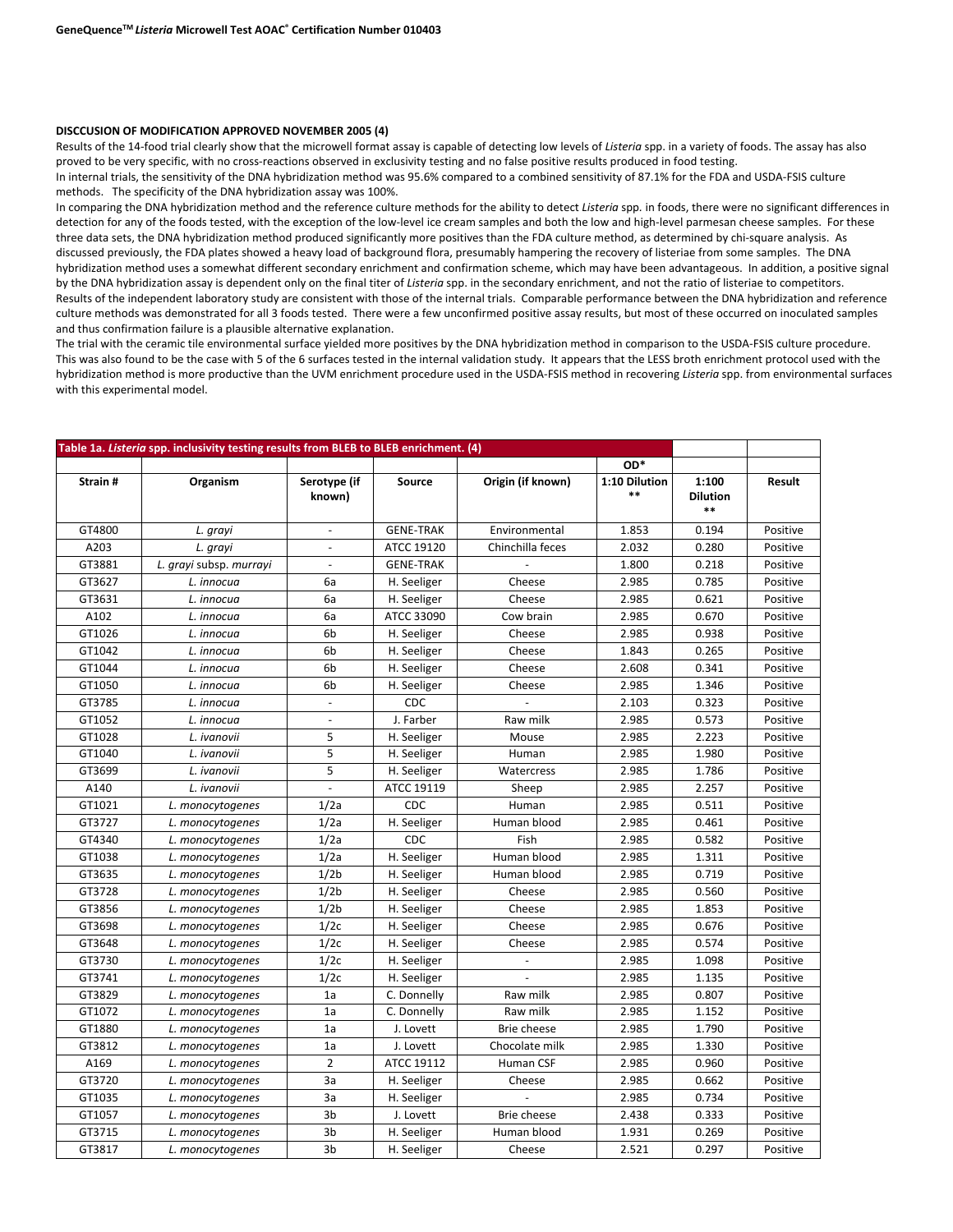| GT3857 | L. monocytogenes | 3b                       | J. Lovett                | Brie cheese           | 2.985 | 0.469 | Positive |
|--------|------------------|--------------------------|--------------------------|-----------------------|-------|-------|----------|
| A170   | L. monocytogenes | 4a                       | ATCC 19114               | <b>Ruminant brain</b> | 2.985 | 1.176 | Positive |
| A207   | L. monocytogenes | 4b                       | ATCC 13932               | Human CSF             | 2.985 | 0.724 | Positive |
| GT1019 | L. monocytogenes | 4 <sub>b</sub>           | <b>GENE-TRAK</b>         |                       | 2.985 | 0.785 | Positive |
| GT1081 | L. monocytogenes | 4b                       | CDC.                     |                       | 2.283 | 0.343 | Positive |
| GT3819 | L. monocytogenes | 4c                       | H. Seeliger              | Human                 | 2.580 | 0.275 | Positive |
| GT3794 | L. seeligeri     | 1                        | J. Lovett                | Brie cheese           | 2.985 | 0.875 | Positive |
| GT3693 | L. seeligeri     | 1/2 <sub>b</sub>         | H. Seeliger              | Sewage                | 2.985 | 2.097 | Positive |
| GT289  | L. seeligeri     | 4a                       | H. Seeliger              | Cheese                | 2.985 | 1.716 | Positive |
| A201   | L. seeligeri     |                          | ATCC 51334               | Vole                  | 2.985 | 2.504 | Positive |
| GT293  | L. welshimeri    | 6a                       | H. Seeliger              | Cheese                | 2.985 | 1.504 | Positive |
| A199   | L. welshimeri    |                          | ATCC 35897               | Decaying plant matter | 2.985 | 0.980 | Positive |
| A200   | L. welshimeri    | $\overline{\phantom{a}}$ | ATCC 43550               | Soil                  | 2.985 | 2.130 | Positive |
| GT1773 | L. welshimeri    | $\overline{\phantom{0}}$ | $\sim$                   | Environmental isolate | 2.985 | 1.609 | Positive |
| GT1729 | L. welshimeri    | $\overline{\phantom{0}}$ | $\overline{\phantom{a}}$ | Dairy plant           | 2.985 | 1.308 | Positive |

\* OD values > 0.10 were considered positive.

\*\* Tested 1:10 and 1:100 dilutions of the secondary enrichment culture.

| Table 1b. Listeria spp. inclusivity testing results from UVM to PALCAM enrichment.(4) |                         |                          |                  |                       |                    |                     |          |  |  |  |
|---------------------------------------------------------------------------------------|-------------------------|--------------------------|------------------|-----------------------|--------------------|---------------------|----------|--|--|--|
|                                                                                       |                         |                          |                  |                       | OD*                |                     |          |  |  |  |
| Strain#                                                                               | Organism                | Serotype (if<br>known)   | Source           | Origin (if known)     | 1:10<br>Dilution** | 1:100<br>Dilution** | Result   |  |  |  |
| GT4800                                                                                | L. grayi                |                          | <b>GENE-TRAK</b> | Environmental         | 0.693              | 0.133               | Positive |  |  |  |
| A203                                                                                  | L. grayi                | $\overline{a}$           | ATCC 19120       | Chinchilla feces      | 1.116              | 0.191               | Positive |  |  |  |
| GT3881                                                                                | L. grayi subsp. murrayi | $\Box$                   | <b>GENE-TRAK</b> |                       | 0.329              | 0.081               | Pos/Neg  |  |  |  |
| GT3627                                                                                | L. innocua              | 6a                       | H. Seeliger      | Cheese                | 1.654              | 0.299               | Positive |  |  |  |
| GT3631                                                                                | L. innocua              | 6a                       | H. Seeliger      | Cheese                | 2.249              | 0.325               | Positive |  |  |  |
| A102                                                                                  | L. innocua              | 6a                       | ATCC 33090       | Cow brain             | 2.193              | 0.300               | Positive |  |  |  |
| GT1026                                                                                | L. innocua              | 6b                       | H. Seeliger      | Cheese                | 0.548              | 0.103               | Positive |  |  |  |
| GT1042                                                                                | L. innocua              | 6 <sub>b</sub>           | H. Seeliger      | Cheese                | 0.331              | 0.075               | Pos/Neg  |  |  |  |
| GT1044                                                                                | L. innocua              | 6b                       | H. Seeliger      | Cheese                | 0.666              | 0.112               | Positive |  |  |  |
| GT1050                                                                                | L. innocua              | 6b                       | H. Seeliger      | Cheese                | 2.888              | 0.410               | Positive |  |  |  |
| GT3785                                                                                | L. innocua              | $\overline{\phantom{a}}$ | CDC              |                       | 0.632              | 0.110               | Positive |  |  |  |
| GT1052                                                                                | L. innocua              | $\sim$                   | J. Farber        | Raw milk              | 1.566              | 0.257               | Positive |  |  |  |
| GT1028                                                                                | L. ivanovii             | 5                        | H. Seeliger      | Mouse                 | 2.140              | 0.335               | Positive |  |  |  |
| GT1040                                                                                | L. ivanovii             | 5                        | H. Seeliger      | Human                 | 1.037              | 0.160               | Positive |  |  |  |
| GT3699                                                                                | L. ivanovii             | 5                        | H. Seeliger      | Watercress            | 1.250              | 0.233               | Positive |  |  |  |
| A140                                                                                  | L. ivanovii             |                          | ATCC 19119       | Sheep                 | 1.060              | 0.163               | Positive |  |  |  |
| GT1021                                                                                | L. monocytogenes        | 1/2a                     | CDC              | Human                 | 1.745              | 0.636               | Positive |  |  |  |
| GT3727                                                                                | L. monocytogenes        | 1/2a                     | H. Seeliger      | Human blood           | 0.756              | 0.124               | Positive |  |  |  |
| GT4340                                                                                | L. monocytogenes        | 1/2a                     | CDC              | Fish                  | 0.226              | 0.072               | Pos/Neg  |  |  |  |
| GT1038                                                                                | L. monocytogenes        | 1/2a                     | H. Seeliger      | Human blood           | 1.507              | 0.227               | Positive |  |  |  |
| GT3635                                                                                | L. monocytogenes        | 1/2 <sub>b</sub>         | H. Seeliger      | Human blood           | 1.376              | 0.226               | Positive |  |  |  |
| GT3728                                                                                | L. monocytogenes        | 1/2 <sub>b</sub>         | H. Seeliger      | Cheese                | 0.650              | 0.152               | Positive |  |  |  |
| GT3856                                                                                | L. monocytogenes        | 1/2 <sub>b</sub>         | H. Seeliger      | Cheese                | 1.955              | 0.271               | Positive |  |  |  |
| GT3698                                                                                | L. monocytogenes        | 1/2c                     | H. Seeliger      | Cheese                | 0.596              | 0.123               | Positive |  |  |  |
| GT3648                                                                                | L. monocytogenes        | 1/2c                     | H. Seeliger      | Cheese                | 0.649              | 0.115               | Positive |  |  |  |
| GT3730                                                                                | L. monocytogenes        | 1/2c                     | H. Seeliger      |                       | 1.886              | 0.260               | Positive |  |  |  |
| GT3741                                                                                | L. monocytogenes        | 1/2c                     | H. Seeliger      |                       | 2.358              | 0.324               | Positive |  |  |  |
| GT3829                                                                                | L. monocytogenes        | 1a                       | C. Donnelly      | Raw milk              | 0.966              | 0.158               | Positive |  |  |  |
| GT1072                                                                                | L. monocytogenes        | 1a                       | C. Donnelly      | Raw milk              | 0.846              | 0.157               | Positive |  |  |  |
| GT1880                                                                                | L. monocytogenes        | 1a                       | J. Lovett        | Brie cheese           | 2.990              | 0.516               | Positive |  |  |  |
| GT3812                                                                                | L. monocytogenes        | 1a                       | J. Lovett        | Chocolate milk        | 0.493              | 0.078               | Pos/Neg  |  |  |  |
| A169                                                                                  | L. monocytogenes        | $\overline{2}$           | ATCC 19112       | Human CSF             | 0.886              | 0.147               | Positive |  |  |  |
| GT3720                                                                                | L. monocytogenes        | За                       | H. Seeliger      | Cheese                | 0.261              | 0.071               | Pos/Neg  |  |  |  |
| GT1035                                                                                | L. monocytogenes        | 3a                       | H. Seeliger      |                       | 1.348              | 0.218               | Positive |  |  |  |
| GT1057                                                                                | L. monocytogenes        | 3b                       | J. Lovett        | Brie cheese           | 1.619              | 0.234               | Positive |  |  |  |
| GT3715                                                                                | L. monocytogenes        | 3b                       | H. Seeliger      | Human blood           | 0.779              | 0.157               | Positive |  |  |  |
| GT3817                                                                                | L. monocytogenes        | 3b                       | H. Seeliger      | Cheese                | 0.442              | 0.087               | Pos/Neg  |  |  |  |
| GT3857                                                                                | L. monocytogenes        | 3b                       | J. Lovett        | Brie cheese           | 1.624              | 0.244               | Positive |  |  |  |
| A170                                                                                  | L. monocytogenes        | 4a                       | ATCC 19114       | <b>Ruminant brain</b> | 2.331              | 0.231               | Positive |  |  |  |
| A207                                                                                  | L. monocytogenes        | 4b                       | ATCC 13932       | Human CSF             | 0.968              | 0.151               | Positive |  |  |  |
| GT1019                                                                                | L. monocytogenes        | 4b                       | <b>GENE-TRAK</b> |                       | 0.644              | 0.114               | Positive |  |  |  |
| GT1081                                                                                | L. monocytogenes        | 4b                       | CDC              | $\overline{a}$        | 0.436              | 0.090               | Pos/Neg  |  |  |  |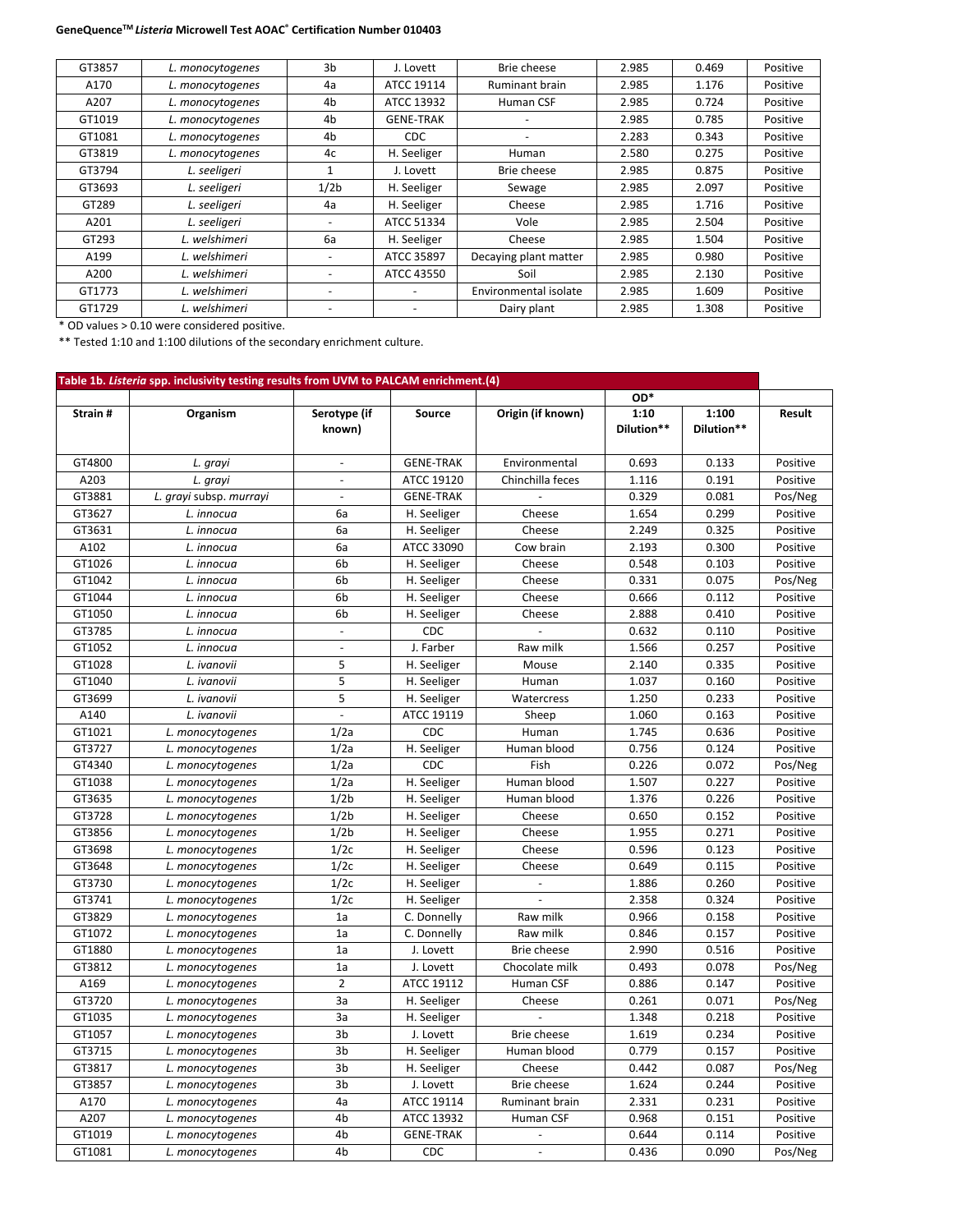| GT3819 | L. monocytogenes | 4c                       | H. Seeliger              | Human                 | 0.554 | 0.100 | Positive |
|--------|------------------|--------------------------|--------------------------|-----------------------|-------|-------|----------|
| GT3794 | L. seeligeri     |                          | J. Lovett                | Brie cheese           | 2.990 | 0.672 | Positive |
| GT3693 | L. seeligeri     | 1/2 <sub>b</sub>         | H. Seeliger              | Sewage                | 2.990 | 1.850 | Positive |
| GT289  | L. seeligeri     | 4a                       | H. Seeliger              | Cheese                | 2.990 | 1.481 | Positive |
| A201   | L. seeligeri     | <b>.</b>                 | ATCC 51334               | Vole                  | 2.990 | 1.259 | Positive |
| GT293  | L. welshimeri    | 6a                       | H. Seeliger              | Cheese                | 2.990 | 0.438 | Positive |
| A199   | L. welshimeri    |                          | ATCC 35897               | Decaying plant matter | 0.654 | 0.097 | Pos/Neg  |
| A200   | L. welshimeri    |                          | ATCC 43550               | Soil                  | 2.990 | 0.678 | Positive |
| GT1773 | L. welshimeri    | $\overline{\phantom{0}}$ | $\overline{\phantom{a}}$ | Environmental isolate | 0.577 | 0.091 | Pos/Neg  |
| GT1729 | L. welshimeri    |                          | $\overline{\phantom{0}}$ | Dairy plant           | 2.990 | 0.867 | Positive |

\* OD values > 0.10 were considered positive.

\*\* Tested 1:10 and 1:100 dilutions of the secondary enrichment culture.

|          |                         |                          |                  |                          | OD*             |                     |          |
|----------|-------------------------|--------------------------|------------------|--------------------------|-----------------|---------------------|----------|
| Strain # | Organism                | Serotype (if<br>known)   | Source           | Origin (if known)        | 1:10 Dilution** | 1:100<br>Dilution** | Result   |
| GT4800   | L. grayi                | $\sim$                   | <b>GENE-TRAK</b> | Environmental            | 2.951           | 0.459               | Positive |
| A203     | L. grayi                | $\overline{\phantom{a}}$ | ATCC 19120       | Chinchilla feces         | 2.951           | 0.608               | Positive |
| GT3881   | L. grayi subsp. murrayi | $\overline{\phantom{a}}$ | <b>GENE-TRAK</b> |                          | 2.951           | 0.928               | Positive |
| GT3627   | L. innocua              | 6а                       | H. Seeliger      | Cheese                   | 2.951           | 0.574               | Positive |
| GT3631   | L. innocua              | 6а                       | H. Seeliger      | Cheese                   | 2.218           | 0.192               | Positive |
| A102     | L. innocua              | 6а                       | ATCC 33090       | Cow brain                | 2.951           | 0.491               | Positive |
| GT1026   | L. innocua              | 6b                       | H. Seeliger      | Cheese                   | 2.951           | 1.028               | Positive |
| GT1042   | L. innocua              | 6b                       | H. Seeliger      | Cheese                   | 2.951           | 0.489               | Positive |
| GT1044   | L. innocua              | 6b                       | H. Seeliger      | Cheese                   | 2.951           | 2.401               | Positive |
| GT1050   | L. innocua              | 6b                       | H. Seeliger      | Cheese                   | 2.951           | 1.929               | Positive |
| GT3785   | L. innocua              | $\blacksquare$           | CDC              |                          | 2.951           | 0.540               | Positive |
| GT1052   | L. innocua              | $\blacksquare$           | J. Farber        | Raw milk                 | 2.951           | 2.514               | Positive |
| GT1028   | L. ivanovii             | 5                        | H. Seeliger      | Mouse                    | 2.951           | 2.951               | Positive |
| GT1040   | L. ivanovii             | 5                        | H. Seeliger      | Human                    | 2.951           | 2.951               | Positive |
| GT3699   | L. ivanovii             | 5                        | H. Seeliger      | Watercress               | 2.951           | 2.951               | Positive |
| A140     | L. ivanovii             | $\mathbf{r}$             | ATCC 19119       | Sheep                    | 2.951           | 2.951               | Positive |
| GT1021   | L. monocytogenes        | 1/2a                     | CDC              | Human                    | 2.951           | 2.951               | Positive |
| GT3727   | L. monocytogenes        | 1/2a                     | H. Seeliger      | Human blood              | 2.951           | 2.951               | Positive |
| GT4340   | L. monocytogenes        | 1/2a                     | CDC              | Fish                     | 2.951           | 2.951               | Positive |
| GT1038   | L. monocytogenes        | 1/2a                     | H. Seeliger      | Human blood              | 2.951           | 2.951               | Positive |
| GT3635   | L. monocytogenes        | 1/2 <sub>b</sub>         | H. Seeliger      | Human blood              | 2.951           | 2.247               | Positive |
| GT3728   | L. monocytogenes        | 1/2 <sub>b</sub>         | H. Seeliger      | Cheese                   | 2.951           | 1.362               | Positive |
| GT3856   | L. monocytogenes        | 1/2 <sub>b</sub>         | H. Seeliger      | Cheese                   | 2.951           | 2.413               | Positive |
| GT3698   |                         | 1/2c                     |                  | Cheese                   | 2.951           | 2.951               | Positive |
| GT3648   | L. monocytogenes        | 1/2c                     | H. Seeliger      |                          | 2.951           | 1.275               | Positive |
|          | L. monocytogenes        |                          | H. Seeliger      | Cheese<br>$\blacksquare$ |                 |                     |          |
| GT3730   | L. monocytogenes        | 1/2c<br>1/2c             | H. Seeliger      |                          | 2.951           | 2.951<br>2.951      | Positive |
| GT3741   | L. monocytogenes        |                          | H. Seeliger      |                          | 2.951           |                     | Positive |
| GT3829   | L. monocytogenes        | 1a                       | C. Donnelly      | Raw milk                 | 2.951           | 2.951               | Positive |
| GT1072   | L. monocytogenes        | 1a                       | C. Donnelly      | Raw milk                 | 2.951           | 2.951               | Positive |
| GT1880   | L. monocytogenes        | 1a                       | J. Lovett        | Brie cheese              | 2.951           | 2.951               | Positive |
| GT3812   | L. monocytogenes        | 1a                       | J. Lovett        | Chocolate milk           | 2.951           | 2.951               | Positive |
| A169     | L. monocytogenes        | $\overline{2}$           | ATCC 19112       | Human CSF                | 2.951           | 0.528               | Positive |
| GT3720   | L. monocytogenes        | За                       | H. Seeliger      | Cheese                   | 2.951           | 0.641               | Positive |
| GT1035   | L. monocytogenes        | 3a                       | H. Seeliger      |                          | 2.951           | 2.875               | Positive |
| GT1057   | L. monocytogenes        | 3b                       | J. Lovett        | Brie cheese              | 2.951           | 1.893               | Positive |
| GT3715   | L. monocytogenes        | 3b                       | H. Seeliger      | Human blood              | 2.951           | 1.201               | Positive |
| GT3817   | L. monocytogenes        | 3b                       | H. Seeliger      | Cheese                   | 2.951           | 2.951               | Positive |
| GT3857   | L. monocytogenes        | 3b                       | J. Lovett        | Brie cheese              | 2.951           | 2.880               | Positive |
| A170     | L. monocytogenes        | 4а                       | ATCC 19114       | Ruminant brain           | 2.951           | 2.951               | Positive |
| A207     | L. monocytogenes        | 4b                       | ATCC 13932       | Human CSF                | 2.951           | 2.951               | Positive |
| GT1019   | L. monocytogenes        | 4b                       | <b>GENE-TRAK</b> | $\overline{\phantom{a}}$ | 2.951           | 2.951               | Positive |
| GT1081   | L. monocytogenes        | 4b                       | <b>CDC</b>       |                          | 2.951           | 2.280               | Positive |
| GT3819   | L. monocytogenes        | 4c                       | H. Seeliger      | Human                    | 2.951           | 2.510               | Positive |
| GT3794   | L. seeligeri            | $\mathbf 1$              | J. Lovett        | Brie cheese              | 2.951           | 1.878               | Positive |
| GT3693   | L. seeligeri            | 1/2 <sub>b</sub>         | H. Seeliger      | Sewage                   | 2.951           | 2.951               | Positive |
| GT289    | L. seeligeri            | 4а                       | H. Seeliger      | Cheese                   | 2.951           | 2.951               | Positive |
| A201     | L. seeligeri            | $\overline{\phantom{a}}$ | ATCC 51334       | Vole                     | 2.951           | 2.951               | Positive |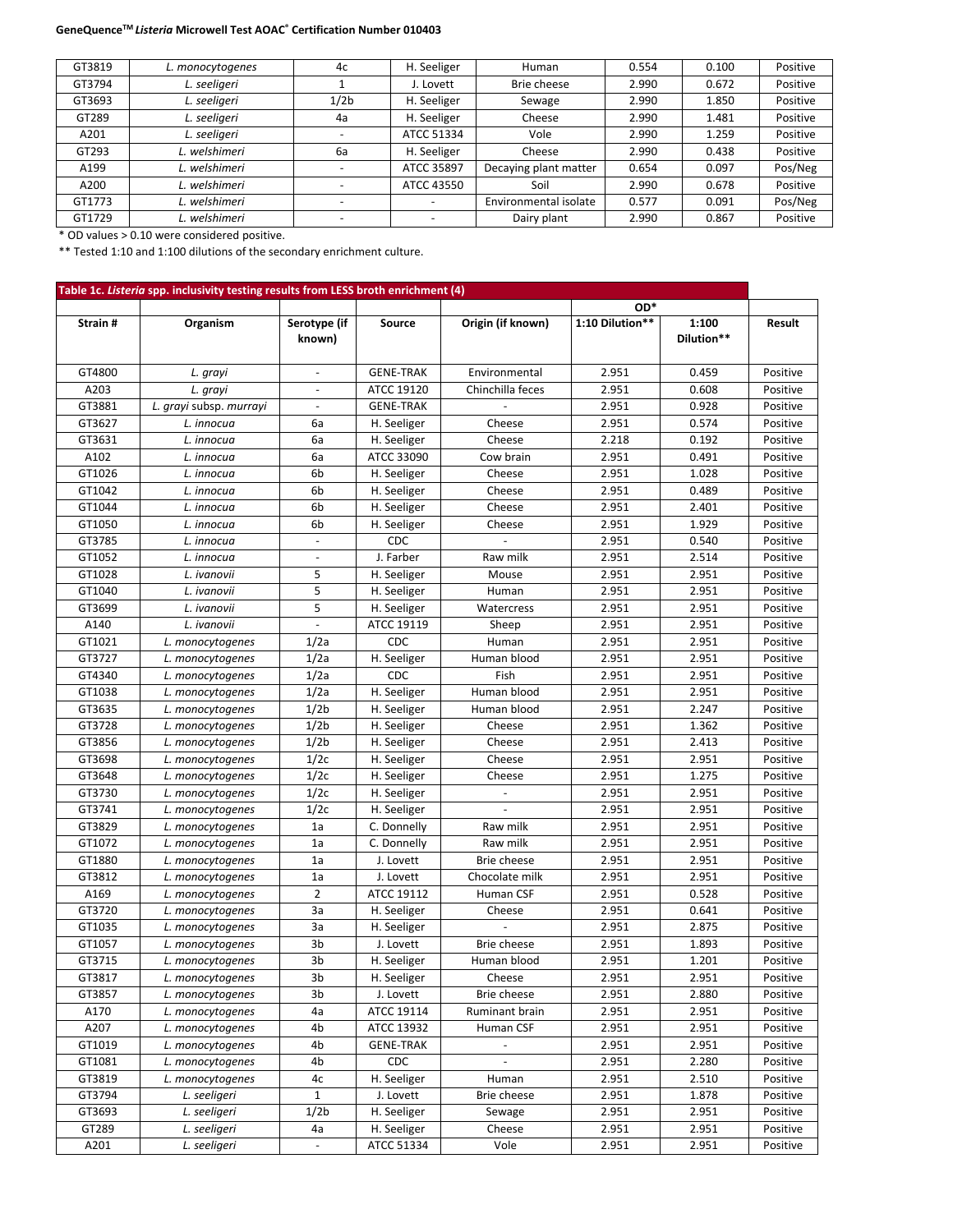| GT293  | L. welshimeri | 6а | H. Seeliger | Cheese                | 2.951 | 2.472 | Positive |
|--------|---------------|----|-------------|-----------------------|-------|-------|----------|
| A199   | L. welshimeri |    | ATCC 35897  | Decaying plant matter | 2.951 | 2.160 | Positive |
| A200   | L. welshimeri |    | ATCC 43550  | Soil                  | 2.951 | 2.951 | Positive |
| GT1773 | L. welshimeri |    |             | Environmental isolate | 2.951 | 2.951 | Positive |
| GT1729 | L. welshimeri |    | -           | Dairy plant           | 2.951 | 2.951 | Positive |

\* OD values > 0.10 were considered positive.

\*\* Tested 1:10 and 1:100 dilutions of the secondary enrichment culture.

|         | Table 2. Exclusivity testing results. (4) |                   |                     |       |          |
|---------|-------------------------------------------|-------------------|---------------------|-------|----------|
| Strain# | Organism                                  | Source            | Origin (if known)   | OD*   | Result   |
| A208    | <b>Bacillus cereus</b>                    | <b>ATCC 25621</b> | Cow dung            | 0.004 | Negative |
| GT811   | <b>Bacillus coagulans</b>                 | <b>ATCC 7050</b>  | Milk                | 0.034 | Negative |
| GT2128  | <b>Bacillus megaterium</b>                | ATCC 14581        |                     | 0.005 | Negative |
| GT804   | <b>Bacillus subtilis</b>                  | ATCC 23059        | Soil                | 0.002 | Negative |
| GT803   | Brevibacillus parabrevis                  | <b>ATCC 8186</b>  | Cheese              | 0.007 | Negative |
| GT664   | Brocothrix thermosphacta                  | ATCC 11509        | Pork sausage        | 0.000 | Negative |
| GT918   | Enterococcus durans                       | ATCC 11576        | Cheese              | 0.019 | Negative |
| GT406   | Enterococcus faecalis                     | ATCC 19433        |                     | 0.015 | Negative |
| GT919   | Enterococcus faecium                      | ATCC 6057         | Cheese              | 0.016 | Negative |
| GT923   | Enterococcus hirae                        | ATCC 35220        | Cow dung            | 0.022 | Negative |
| GT4373  | Geobacillus stearothermophilus            | ATCC 12980        |                     | 0.010 | Negative |
| GT3474  | Gordonia sputi                            | ATCC 29627        | Human               | 0.015 | Negative |
| GT1944  | Kocuria rosea                             | <b>ATCC 185</b>   |                     | 0.008 | Negative |
| GT4404  | Kocuria varians                           | ATCC 15306        | Milk                | 0.017 | Negative |
| GT2129  | Kurthia gibsonii                          | ATCC 43195        | Meat                | 0.004 | Negative |
| GT1941  | Kurthia zopfii                            | ATCC 33403        | Turkey caecum       | 0.002 | Negative |
| GT256   | Lactobacillus acidophilus                 | <b>ATCC 4356</b>  | Human               | 0.007 | Negative |
| GT4082  | Lactobacillus buchneri                    | ATCC 11307        | Beer                | 0.006 | Negative |
| GT805   | Lactobacillus casei                       | <b>ATCC 393</b>   | Cheese              | 0.010 | Negative |
| GT4063  | Lactobacillus fermentum                   | <b>ATCC 9338</b>  |                     | 0.019 | Negative |
| GT3516  | Lactococcus lactis                        | ATCC 11454        |                     | 0.019 | Negative |
| GT1943  | Micrococcus luteus                        | <b>ATCC 381</b>   | Water               | 0.028 | Negative |
| GT665   | Rhodococcus equi                          | ATCC 6939         | Horse               | 0.029 | Negative |
| GT3524  | Rhodococcus fascians                      | ATCC 12974        |                     | 0.030 | Negative |
| A179    | Staphylococcus aureus                     | ATCC 12600        | Human pleural fluid | 0.020 | Negative |
| A183    | Staphylococcus epidermidis                | ATCC 14990        | Human               | 0.016 | Negative |
| A185    | Staphylococcus saprophyticus              | <b>ATCC 15305</b> | Human urine         | 0.015 | Negative |
| GT3596  | Streptococcus equi                        | ATCC 33398        |                     | 0.042 | Negative |
| GT668   | Streptococcus gallolyticus                | <b>ATCC 9809</b>  |                     | 0.005 | Negative |
| GT412   | Streptococcus mutans                      | ATCC 25175        | Human mouth         | 0.018 | Negative |
| GT408   | Streptococcus pneumoniae                  | ATCC 6303         |                     | 0.013 | Negative |
| GT411   | Streptococcus sanguinis                   | ATCC 10556        | Human               | 0.015 | Negative |

\* OD values < 0.10 were considered negative.

| Table 3. Results of inoculated food experiments. Comparison between the DNA hybridization method and the USDA-FSIS or FDA methods (4) |                           |                       |            |                                              |                                   |                                       |                  |            |                         |  |  |
|---------------------------------------------------------------------------------------------------------------------------------------|---------------------------|-----------------------|------------|----------------------------------------------|-----------------------------------|---------------------------------------|------------------|------------|-------------------------|--|--|
|                                                                                                                                       |                           |                       | <b>MPN</b> |                                              |                                   | <b>Samples Positive</b>               |                  |            | Chi Square <sup>d</sup> |  |  |
| Foods                                                                                                                                 | Organism                  | No.<br><b>Samples</b> | (CFU/g)    | <b>Total</b><br><b>Positive</b> <sup>a</sup> | <b>DNAH</b><br>Assay <sup>b</sup> | <b>DNAH</b><br>Confirmed <sup>c</sup> | <b>USDA FSIS</b> | <b>FDA</b> | Chi Square <sup>d</sup> |  |  |
|                                                                                                                                       |                           | 20                    | 1.49       | 20                                           | 20                                | 20                                    | 20               |            |                         |  |  |
| Deli Turkey<br>Trial 1                                                                                                                | L. monocytogenes, sero 1a | 20                    | < 0.03     | 2                                            | 1                                 |                                       | 1                |            |                         |  |  |
|                                                                                                                                       |                           | 10                    | 0.00       | 0                                            | 0                                 | 0                                     | 0                |            |                         |  |  |
| Deli Turkey<br>Trial 2                                                                                                                | L. monocytogenes, sero 1a | 20                    | 0.43       | 20                                           | 20                                | 20                                    | 20               |            |                         |  |  |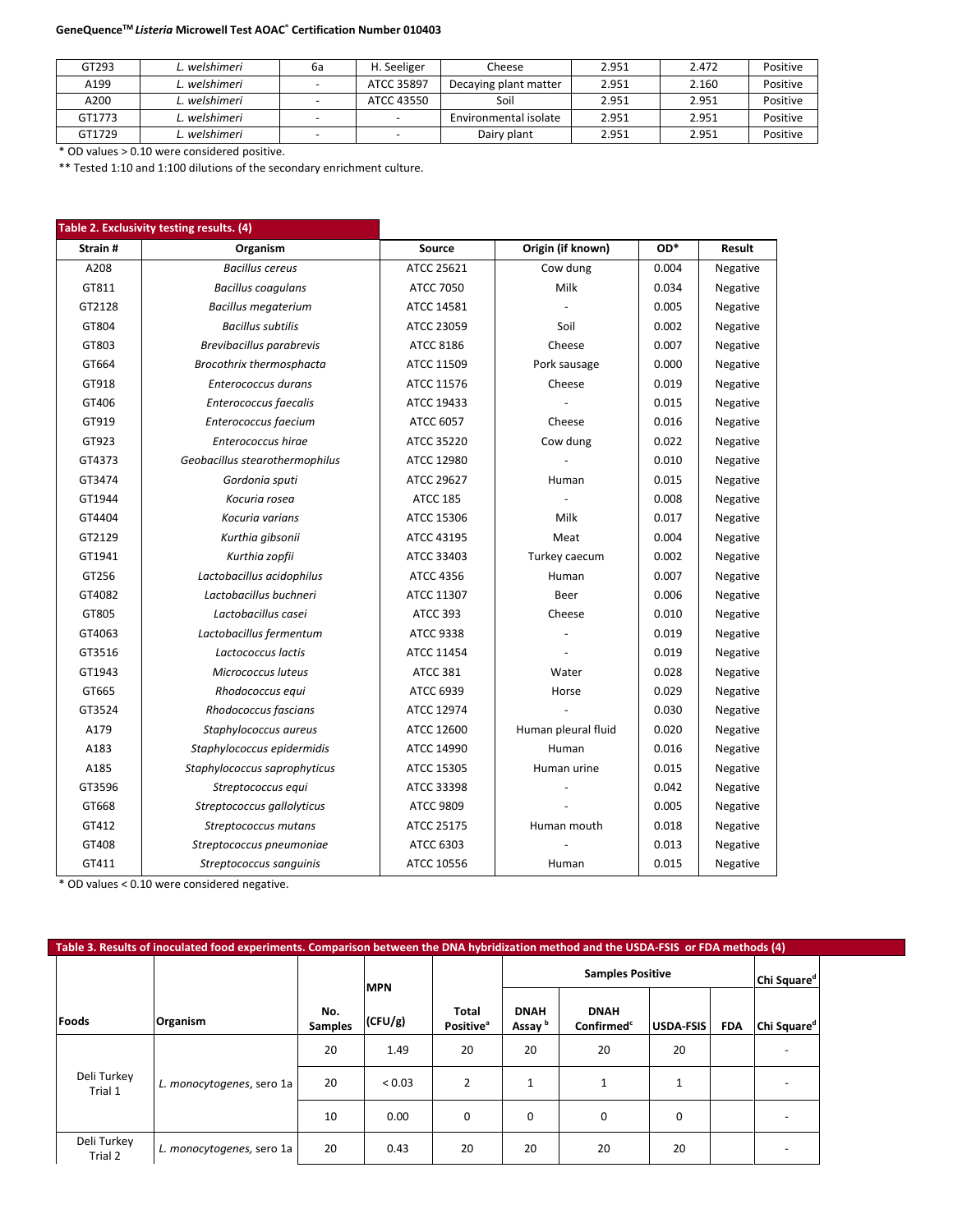l,

|                                  |                                             | 20       | 0.43           | 20                             | 20                             | 20                             |                     | 8              | 10.08                            |
|----------------------------------|---------------------------------------------|----------|----------------|--------------------------------|--------------------------------|--------------------------------|---------------------|----------------|----------------------------------|
|                                  | 1/2a                                        | 10       | 0.00           | 0                              | 0                              | $\mathsf{O}\xspace$            |                     | 0              | $\overline{\phantom{a}}$         |
| <b>Brie Cheese</b>               | L. monocytogenes, sero                      | 20       | < 0.03         | $10\,$                         | 8                              | $\bf 8$                        |                     | 6              | 0.17                             |
|                                  |                                             | 20       | 1.49           | 19                             | 19                             | 19                             |                     | 18             | $\overline{\phantom{a}}$<br>0.00 |
| Pasteurized Milk                 | L. monocytogenes, sero 1a                   | 20<br>10 | < 0.03<br>0.00 | $\bf 8$<br>$\mathsf{O}\xspace$ | $\bf 8$<br>$\mathsf{O}\xspace$ | $\bf 8$<br>$\mathsf{O}\xspace$ |                     | 6<br>0         | 0.50                             |
|                                  |                                             | 20       | 0.93           | 20                             | 20                             | 20                             |                     | 20             | $\overline{\phantom{a}}$         |
|                                  |                                             | 10       | 0.00           | 0                              | $\mathsf{O}\xspace$            | $\mathsf{O}\xspace$            |                     | 0              | $\overline{\phantom{a}}$         |
| Ice Cream                        | L. monocytogenes, sero 4c                   | 20       | 0.092          | 17                             | 17                             | 17                             |                     | 9              | 6.13                             |
|                                  |                                             | 20       | 0.93           | 20                             | 20                             | 20                             |                     | 20             | $\overline{\phantom{a}}$         |
|                                  |                                             | 10       | 0.00           | 0                              | 0                              | $\mathsf{O}\xspace$            |                     | 0              | $\overline{\phantom{a}}$         |
| Cooked Crab<br>Meat              | L. monocytogenes, sero<br>1/2b              | 20       | ${}_{< 0.03}$  | $\mathbf{1}$                   | $\mathbf{1}$                   | $\mathbf{1}$                   |                     | $\mathbf{1}$   | $\blacksquare$                   |
|                                  |                                             | 20       | < 0.03         | 9                              | 9                              | 9                              |                     | 8              | 0.00                             |
|                                  |                                             | 10       | 0.00           | 0                              | $\pmb{0}$                      | $\mathsf 0$                    |                     | 0              | $\overline{\phantom{a}}$         |
| Smoked Salmon                    | L. monocytogenes, sero<br>1/2c              | 20       | ${}_{< 0.03}$  | $\overline{7}$                 | $\overline{7}$                 | $\overline{7}$                 |                     | $\overline{7}$ | $\overline{\phantom{a}}$         |
|                                  |                                             | 20       | 0.092          | 15                             | 15                             | 15                             |                     | 15             | $\overline{\phantom{a}}$         |
|                                  |                                             | 20       | 0.00           | 0                              | 0                              | $\mathsf 0$                    | $\mathsf{O}\xspace$ |                | $\overline{\phantom{a}}$         |
| Raw Frozen<br><b>Ground Pork</b> | L. monocytogenes, sero<br>1/2a              | 20       | < 0.03         | 6                              | 5                              | 5                              | 6                   |                | 0.00                             |
|                                  |                                             | 20       | 0.75           | 19                             | 16                             | 16                             | 19                  |                | 1.33                             |
|                                  |                                             | 20       | 0.00           | 0                              | 0                              | $\mathsf{O}\xspace$            | 0                   |                | $\blacksquare$                   |
|                                  | Raw Ground Beef   L. monocytogenes, sero 4b | 20       | 0.28           | 20                             | 17                             | 17                             | 18                  |                | 0.00                             |
|                                  |                                             | 20       | 4.6            | 20                             | 20                             | 20                             | 20                  |                | $\overline{\phantom{a}}$         |
|                                  |                                             | 10       | 0.00           | 0                              | $\mathsf{O}\xspace$            | $\mathsf{O}\xspace$            | $\mathsf{O}\xspace$ |                | $\overline{\phantom{a}}$         |
| Hot Dogs                         | L. monocytogenes, sero 4b                   | 20       | 0.23           | 17                             | 17                             | 17                             | 17                  |                | $\overline{\phantom{a}}$         |
|                                  |                                             | 20       | 0.23           | 20                             | 20                             | 20                             | 20                  |                | $\blacksquare$                   |
|                                  |                                             | 10       | 0.00           | 0                              | 0                              | $\mathsf{O}\xspace$            | $\mathsf{O}\xspace$ |                | $\overline{\phantom{a}}$         |
| Deli Ham                         | L. monocytogenes, sero 4b                   | 20       | 0.23           | 19                             | 19                             | 19                             | 19                  |                | $\overline{\phantom{a}}$         |
|                                  |                                             | 20       | 0.93           | 20                             | 20                             | 20                             | 20                  |                | $\blacksquare$                   |
|                                  |                                             | 10       | 0.00           | 0                              | 0                              | 0                              | 0                   |                | $\overline{\phantom{a}}$         |
|                                  |                                             | 20       | 0.092          | 14                             | 14                             | 14                             | 14                  |                | $\overline{\phantom{a}}$         |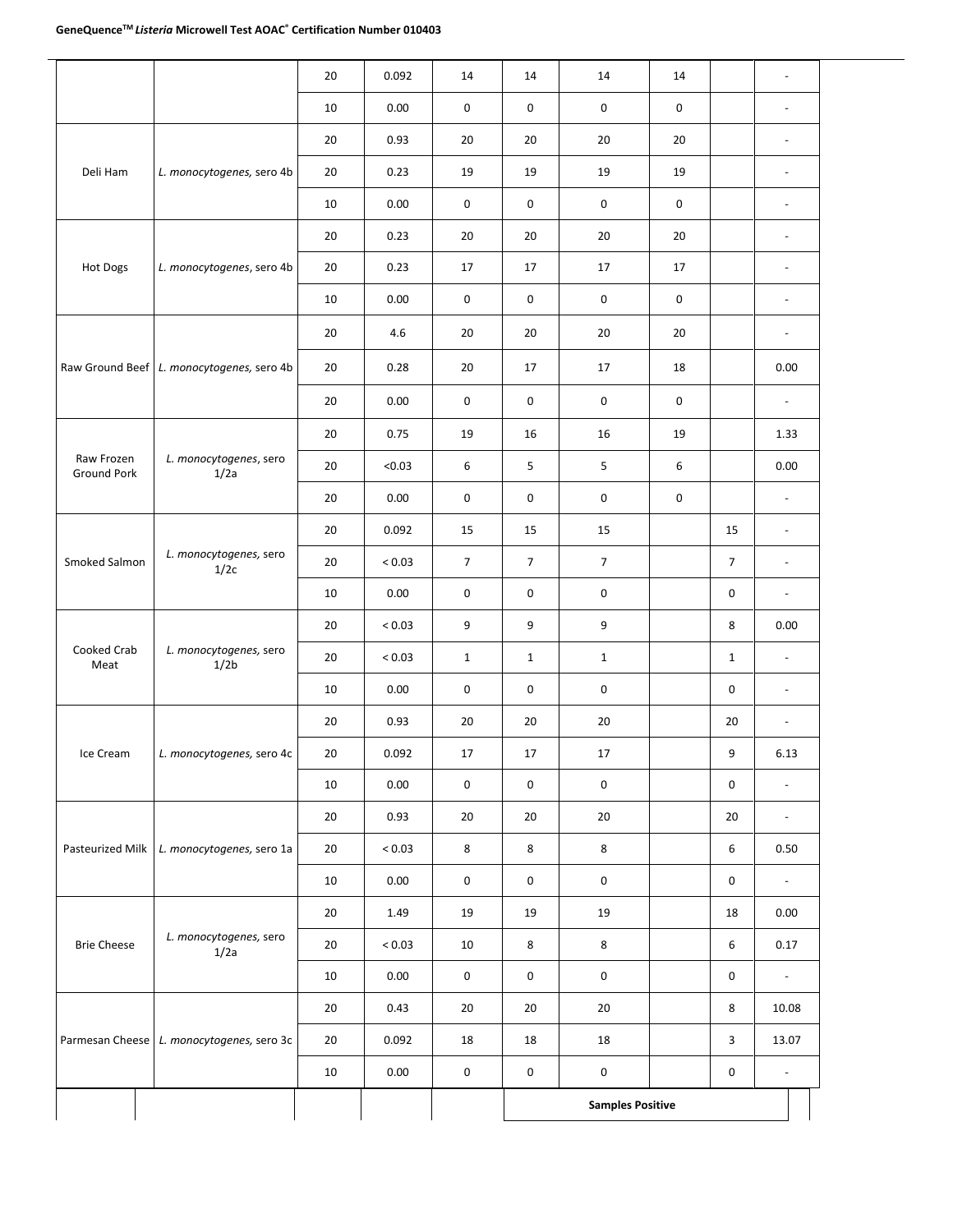I

| Foods       | Organism                  | No.<br><b>Samples</b> | <b>MPN</b><br>(CFU/g) | Total<br><b>Positive</b> <sup>a</sup> | <b>DNAH</b><br>Assay <sup>b</sup> | <b>DNAH</b><br>Confirmed <sup>c</sup> | <b>USDA-FSIS</b> | <b>FDA</b> | Chi Square <sup>d</sup>  |
|-------------|---------------------------|-----------------------|-----------------------|---------------------------------------|-----------------------------------|---------------------------------------|------------------|------------|--------------------------|
|             |                           | 20                    | 0.75                  | 20                                    | 20                                | 20                                    |                  | 20         |                          |
| Lettuce     | L. monocytogenes, sero 4b | 20                    | 0.21                  | 15                                    | 15                                | 15                                    |                  | 15         |                          |
|             |                           | 20                    | 0.00                  | $\mathbf 0$                           | 0                                 | $\pmb{0}$                             |                  | 0          |                          |
|             |                           | 20                    | 0.75                  | 19                                    | 16                                | 16                                    |                  | 13         | 0.44                     |
| Frozen Peas | L. monocytogenes, sero 6b | 20                    | ${}_{0.03}$           | 18                                    | 12                                | 12                                    |                  | 13         | 0.00                     |
|             |                           | 10                    | 0.00                  | $\mathbf 0$                           | 0                                 | 0                                     |                  | 0          | $\overline{\phantom{a}}$ |
|             |                           | 20                    | 0.092                 | 12                                    | 11                                | 11                                    |                  | 11         | 0.00                     |
| Soy Flour   | L. monocytogenes, sero 4a | 20                    | 0.036                 | 5                                     | 5                                 | 5                                     |                  | 5          |                          |
|             |                           | 10                    | 0.00                  | 0                                     | 0                                 | $\pmb{0}$                             |                  | 0          | $\overline{\phantom{a}}$ |
| Total:      |                           | 780                   |                       | 450                                   | 430                               | 430                                   | 194              | 198        |                          |

a Number of samples confirmed positive by one or more methods; <sup>b</sup> Number of samples positive by DNA hybridization assay not considering subsequent culture confirmation; <sup>c</sup> Number of samples positive by DNA hybridization assay and confirmed by plating from associated cultures; <sup>d</sup> Chi square value by McNemar's test comparing confirmed DNA hybridization assay and reference culture method.  $\chi^2$  2.3.84 indicates a statistically significant difference at  $\rho \le 0.05$ .

| Table 4. Results of environmental surface experiments. (4) |        |                         |                         |           |             |                   |                  |                          |
|------------------------------------------------------------|--------|-------------------------|-------------------------|-----------|-------------|-------------------|------------------|--------------------------|
|                                                            |        |                         | Initial                 |           | <b>DNAH</b> | <b>DNAH</b>       |                  |                          |
| Surface                                                    | Sample | <b>Inoc Strain</b>      | Inoc Level <sup>a</sup> | # Samples | Assayb      | Conf <sup>c</sup> | <b>USDA-FSIS</b> | Chi Square <sup>d</sup>  |
|                                                            |        |                         |                         |           |             |                   |                  |                          |
| <b>Stainless Steel</b>                                     | Swab   | $L.$ mono. $1/2c$       | $2.9 \times 10^{4}$     | 20        | 20          | 20                | $\overline{2}$   | 29.2                     |
|                                                            |        |                         |                         | 5         | 0           | $\pmb{0}$         | 0                |                          |
|                                                            |        |                         |                         |           |             |                   |                  |                          |
| Plastic                                                    | Swab   | L. mono. 4b             | $6.9 \times 10^{4}$     | 20        | 14          | 14                | $\overline{2}$   | 12.6                     |
|                                                            |        |                         |                         | 5         | 0           | 0                 | 0                |                          |
| Cast Iron                                                  | Swab   | L. innocua              | $4.2 \times 10^3$       | 20        | 16          | 16                |                  | 6.55                     |
|                                                            |        |                         |                         |           |             |                   | 7                |                          |
|                                                            |        |                         |                         | 5         | 0           | $\pmb{0}$         | 0                |                          |
| Ceramic Tile                                               | Sponge | L. mono. 1a             | $3.0 \times 10^{3}$     | 20        | 17          | 17                | 13               | 1.20                     |
|                                                            |        | 10x S. aureus           | $1.5 \times 10^4$       | 5         | 0           | $\pmb{0}$         | 0                | $\overline{\phantom{a}}$ |
|                                                            |        |                         |                         |           |             |                   |                  |                          |
| Sealed Concrete                                            | Sponge | L.welshimeri            | $6.2 \times 10^{5}$     | 20        | 6           | 6                 | 11               | 1.64                     |
| Trial 1                                                    |        | + cocktail <sup>e</sup> | $2.7 \times 10^{7}$     | 5         | 0           | $\pmb{0}$         | 0                |                          |
|                                                            |        |                         |                         |           |             |                   |                  |                          |
| Sealed Concrete                                            | Sponge | L.welshimeri            | $1.3 \times 10^{4}$     | 20        | 17          | 17                | 18               | 0.00                     |
| Trial 2                                                    |        | + cocktail <sup>e</sup> | $9.2 \times 10^{4}$     | 5         | 0           | $\pmb{0}$         | 0                | $\overline{\phantom{a}}$ |
|                                                            |        |                         |                         |           |             |                   |                  |                          |
| Painted Wood                                               | Sponge | L. mono. 1/2b           | $1.2 \times 10^{2}$     | 20        | 20          | 20                | 9                | 12.5                     |
|                                                            |        |                         |                         | 5         | 0           | 0                 | 0                | $\overline{\phantom{a}}$ |
|                                                            |        |                         |                         |           |             |                   |                  |                          |
| Total:                                                     |        |                         |                         | 175       | 110         | 110               | 62               |                          |

a Inoculation level in cfu/surface; <sup>b</sup> Number of samples positive by DNA hybridization assay not considering subsequent culture confirmation; <sup>c</sup> Number of samples positive by DNA hybridization assay and confirmed by plating from associated cultures; d Chi square value by independent chi square test comparing confirmed DNA hybridization assay and reference culture method.  $\chi^2$  ≥ 3.84 indicates a statistically significant difference at  $\rho \le 0.05$ ; e Competitor cocktail of *Staphylococcus aureus*, *Enterococcus faecalis* and *Bacillus licheniformis*.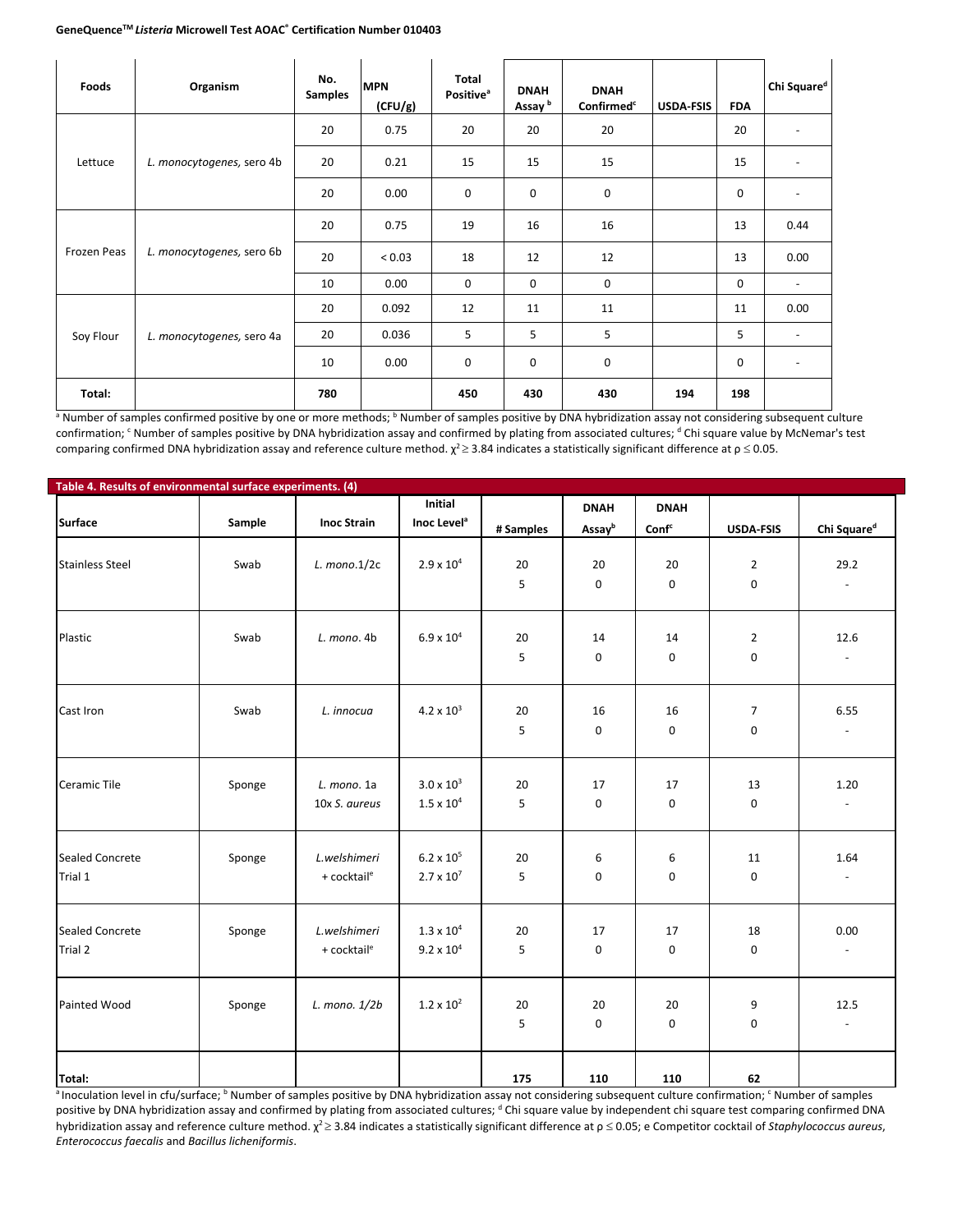|                   | Table 5. Results of independent laboratory testing. (4) |                       |                                                         |                                              |                                   |                                       |                  |                |                          |
|-------------------|---------------------------------------------------------|-----------------------|---------------------------------------------------------|----------------------------------------------|-----------------------------------|---------------------------------------|------------------|----------------|--------------------------|
|                   |                                                         |                       | <b>MPN</b>                                              |                                              |                                   | <b>Samples Positive</b>               |                  |                | Chi Square <sup>d</sup>  |
| <b>Foods</b>      | Organism                                                | No.<br><b>Samples</b> | (CFU/g)                                                 | <b>Total</b><br><b>Positive</b> <sup>a</sup> | <b>DNAH</b><br>Assay <sup>b</sup> | <b>DNAH</b><br>Confirmed <sup>c</sup> | <b>USDA-FSIS</b> | <b>FDA</b>     | Chi Square <sup>d</sup>  |
|                   |                                                         | 20                    | 0.46                                                    | 20                                           | 19                                | 19                                    |                  | 20             | 0.00                     |
| Cottage<br>Cheese | L. welshimeri                                           | 20                    | 0.064                                                   | 12                                           | 12                                | 12                                    |                  | 12             |                          |
|                   |                                                         | 5                     | < 0.003                                                 | 0                                            | 0                                 | $\mathbf 0$                           |                  | 0              | $\overline{\phantom{a}}$ |
|                   |                                                         | 20                    | 0.043                                                   | 10                                           | 10                                | 10                                    |                  | 10             | $\overline{\phantom{a}}$ |
| Cabbage           | L. innocua                                              | 20                    | 0.0092                                                  | $\overline{7}$                               | 8                                 | 6                                     |                  | $\overline{7}$ | 0.00                     |
|                   |                                                         | 5                     | < 0.003                                                 | 0                                            | 0                                 | $\mathbf 0$                           |                  | $\mathbf 0$    | $\overline{\phantom{a}}$ |
|                   |                                                         | 20                    | 0.15                                                    | 20                                           | 20                                | 20                                    |                  | 20             | $\overline{\phantom{a}}$ |
| Smoked<br>Salmon  | L. monocytogenes sero.<br>1/2c                          | 20                    | 0.092                                                   | 18                                           | 19                                | 18                                    |                  | 18             | $\overline{\phantom{a}}$ |
|                   |                                                         | 5                     | < 0.003                                                 | $\mathbf 0$                                  | $\mathbf{1}$                      | $\mathbf 0$                           |                  | $\mathbf 0$    | $\overline{\phantom{a}}$ |
|                   |                                                         | 20                    | $4.5\times10^{3}$ e<br>$(1.0 \times 10^5)$              | f                                            | 14                                | 13                                    | $\overline{2}$   |                | 10.7                     |
| Ceramic Tile      | L. monocytogenes sero. 1a<br>$(+ 10x S. aureus)$        | 20                    | $1.8 \times 10^{3}$ <sup>e</sup><br>$(4.2 \times 10^4)$ | f                                            | 13                                | 13                                    | $\overline{7}$   |                | 2.50                     |
|                   |                                                         | 5                     | $\blacksquare$                                          | f                                            | $\mathbf{1}$                      | $\mathbf 0$                           | 0                |                | $\overline{\phantom{a}}$ |

a Number of samples confirmed positive by one or more methods; <sup>b</sup> Number of samples positive by DNA hybridization assay not considering subsequent culture confirmation; <sup>c</sup> Number of samples positive by DNA hybridization assay and confirmed by plating from associated cultures; <sup>d</sup> Chi square value by McNemar's test comparing confirmed DNA hybridization assay and reference culture method (independent chi square test used for ceramic tile data).  $\chi^2 \geq 3.84$  indicates a statistically significant difference at  $p \le 0.05$ .;

e Initial inoculation level in cfu/surface; f Not applicable, unpaired samples.

#### **DISCUSSION OF MODIFICATION APPROVED JUNE 2006 (5)**

Results of the in-house and independent validation studies presented here show that the DNA probe method is an effective procedure for detection of *Listeria* spp. in environmental samples, employing enrichment in LESS broth for as little as 24 h. Overall, the probe method was more productive than the USDA reference culture procedure.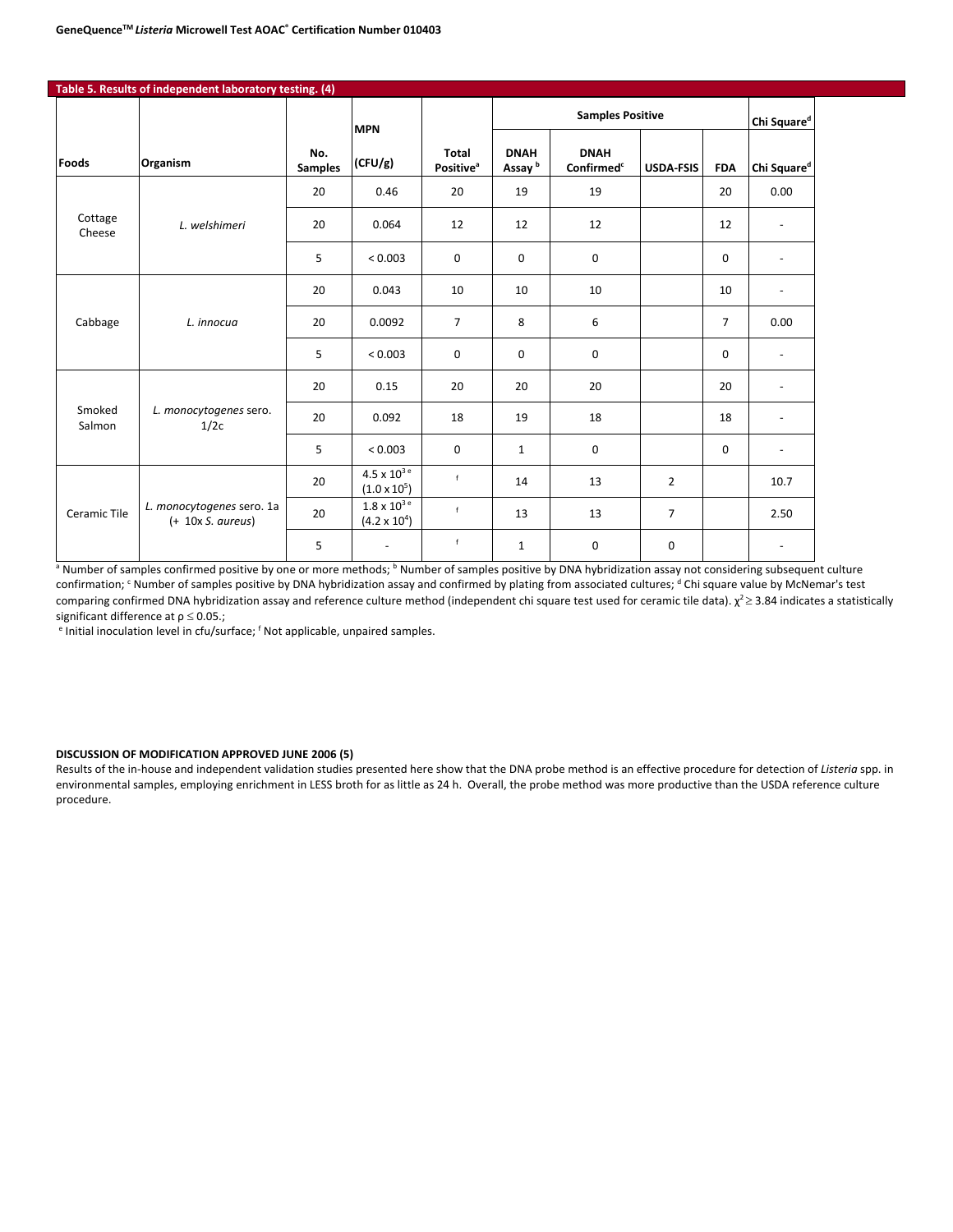# **Table 1.** *Listeria* **spp. inclusivity testing results from LESS broth enrichment, 24 h.**

|         |                         |                          |                  |                       | OD*                |                     |          |
|---------|-------------------------|--------------------------|------------------|-----------------------|--------------------|---------------------|----------|
| Strain# | Organism                | Serotype (if<br>known)   | Source           | Origin (if known)     | 1:10<br>Dilution** | 1:100<br>Dilution** | Result   |
| GT4800  | L. grayi                |                          | <b>GENE-TRAK</b> | Environmental         | 2.947              | 0.690               | Positive |
| A203    | L. grayi                | $\overline{\phantom{a}}$ | ATCC 19120       | Chinchilla feces      | 2.947              | 1.466               | Positive |
| GT3881  | L. grayi subsp. murrayi | $\blacksquare$           | <b>GENE-TRAK</b> |                       | 2.947              | 1.734               | Positive |
| GT3627  | L. innocua              | 6a                       | H. Seeliger      | Cheese                | 2.947              | 0.233               | Positive |
| GT3631  | L. innocua              | 6а                       | H. Seeliger      | Cheese                | 2.947              | 0.506               | Positive |
| A102    | L. innocua              | 6a                       | ATCC 33090       | Cow brain             | 2.947              | 0.619               | Positive |
| GT1026  | L. innocua              | 6b                       | H. Seeliger      | Cheese                | 2.947              | 1.788               | Positive |
| GT1042  | L. innocua              | 6b                       | H. Seeliger      | Cheese                | 2.947              | 2.168               | Positive |
| GT1044  | L. innocua              | 6b                       | H. Seeliger      | Cheese                | 2.947              | 1.016               | Positive |
| GT1050  | L. innocua              | 6b                       | H. Seeliger      | Cheese                | 2.947              | 1.562               | Positive |
| GT3785  | L. innocua              | $\blacksquare$           | CDC              |                       | 2.947              | 0.765               | Positive |
| GT1052  | L. innocua              | $\blacksquare$           | J. Farber        | Raw milk              | 2.947              | 2.075               | Positive |
| GT1028  | L. ivanovii             | 5                        | H. Seeliger      | Mouse                 | 2.947              | 2.947               | Positive |
| GT1040  | L. ivanovii             | 5                        | H. Seeliger      | Human                 | 2.947              | 2.947               | Positive |
| GT3699  | L. ivanovii             | 5                        | H. Seeliger      | Watercress            | 2.947              | 2.224               | Positive |
| A140    | L. ivanovii             | $\blacksquare$           | ATCC 19119       | Sheep                 | 2.947              | 2.947               | Positive |
| GT1021  | L. monocytogenes        | 1/2a                     | CDC              | Human                 | 2.947              | 2.441               | Positive |
| GT3727  | L. monocytogenes        | 1/2a                     | H. Seeliger      | Human blood           | 2.947              | 2.716               | Positive |
| GT4340  | L. monocytogenes        | 1/2a                     | CDC              | Fish                  | 2.947              | 1.090               | Positive |
| GT1038  | L. monocytogenes        | 1/2a                     | H. Seeliger      | Human blood           | 2.947              | 1.490               | Positive |
| GT3635  | L. monocytogenes        | 1/2 <sub>b</sub>         | H. Seeliger      | Human blood           | 2.947              | 2.947               | Positive |
| GT3728  | L. monocytogenes        | 1/2 <sub>b</sub>         | H. Seeliger      | Cheese                | 2.947              | 1.917               | Positive |
| GT3856  | L. monocytogenes        | 1/2 <sub>b</sub>         | H. Seeliger      | Cheese                | 2.947              | 2.059               | Positive |
| GT3698  | L. monocytogenes        | 1/2c                     | H. Seeliger      | Cheese                | 2.947              | 2.947               | Positive |
| GT3648  | L. monocytogenes        | 1/2c                     | H. Seeliger      | Cheese                | 2.947              | 0.882               | Positive |
| GT3730  | L. monocytogenes        | 1/2c                     | H. Seeliger      | ä,                    | 2.947              | 0.767               | Positive |
| GT3741  | L. monocytogenes        | 1/2c                     | H. Seeliger      |                       | 2.947              | 2.947               | Positive |
| GT3829  | L. monocytogenes        | 1a                       | C. Donnelly      | Raw milk              | 2.947              | 2.947               | Positive |
| GT1072  | L. monocytogenes        | 1a                       | C. Donnelly      | Raw milk              | 2.947              | 2.947               | Positive |
| GT1880  | L. monocytogenes        | 1a                       | J. Lovett        | <b>Brie cheese</b>    | 2.947              | 2.947               | Positive |
| GT3812  | L. monocytogenes        | 1a                       | J. Lovett        | Chocolate milk        | 2.947              | 1.569               | Positive |
| A169    | L. monocytogenes        | 2                        | ATCC 19112       | Human CSF             | 2.947              | 0.930               | Positive |
| GT3720  | L. monocytogenes        | За                       | H. Seeliger      | Cheese                | 2.947              | 0.752               | Positive |
| GT1035  | L. monocytogenes        | За                       | H. Seeliger      | L,                    | 2.947              | 1.068               | Positive |
| GT1057  | L. monocytogenes        | 3b                       | J. Lovett        | Brie cheese           | 2.947              | 2.864               | Positive |
| GT3715  | L. monocytogenes        | 3b                       | H. Seeliger      | Human blood           | 2.947              | 0.387               | Positive |
| GT3817  | L. monocytogenes        | 3b                       | H. Seeliger      | Cheese                | 2.947              | 1.976               | Positive |
| GT3857  | L. monocytogenes        | 3b                       | J. Lovett        | Brie cheese           | 2.947              | 1.970               | Positive |
| A170    | L. monocytogenes        | 4a                       | ATCC 19114       | Ruminant brain        | 2.947              | 2.931               | Positive |
| A207    | L. monocytogenes        | 4b                       | ATCC 13932       | Human CSF             | 2.947              | 2.947               | Positive |
| GT1019  | L. monocytogenes        | 4b                       | <b>GENE-TRAK</b> |                       | 2.947              | 2.947               | Positive |
| GT1081  | L. monocytogenes        | 4b                       | CDC              |                       | 2.947              | 1.756               | Positive |
| GT3819  | L. monocytogenes        | 4c                       | H. Seeliger      | Human                 | 2.947              | 1.513               | Positive |
| GT3794  | L. seeligeri            | 1                        | J. Lovett        | Brie cheese           | 2.947              | 2.465               | Positive |
| GT3693  | L. seeligeri            | 1/2 <sub>b</sub>         | H. Seeliger      | Sewage                | 2.947              | 2.053               | Positive |
| GT289   | L. seeligeri            | 4a                       | H. Seeliger      | Cheese                | 2.947              | 1.817               | Positive |
| A201    | L. seeligeri            | ÷.                       | ATCC 51334       | Vole                  | 2.947              | 2.419               | Positive |
| GT293   | L. welshimeri           | 6а                       | H. Seeliger      | Cheese                | 2.947              | 2.947               | Positive |
| A199    | L. welshimeri           |                          | ATCC 35897       | Decaying plant matter | 2.947              | 2.947               | Positive |
| A200    | L. welshimeri           |                          | ATCC 43550       | Soil                  | 2.947              | 2.947               | Positive |
| GT1773  | L. welshimeri           |                          | ÷,               | Environmental isolate | 2.947              | 2.947               | Positive |
| GT1729  | L. welshimeri           | $\overline{\phantom{m}}$ |                  | Dairy plant           | 2.947              | 1.587               | Positive |

\* OD values > 0.10 were considered positive.

\*\* Tested 1:10 and 1:100 dilutions of the enrichment culture.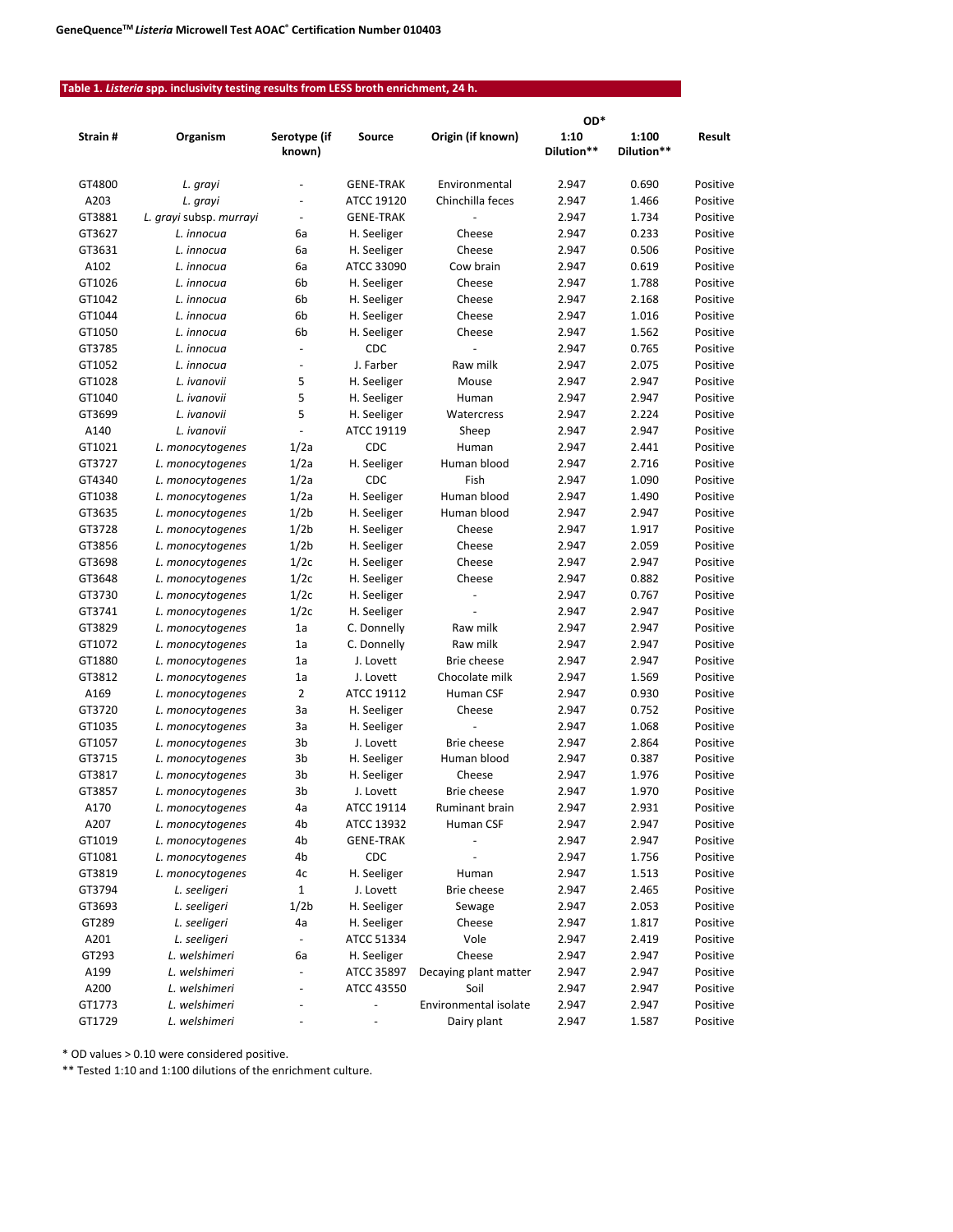| Table 2. Results of environmental surface experiments. (5) |        |                    |                         |           |             |                   |                |                          |
|------------------------------------------------------------|--------|--------------------|-------------------------|-----------|-------------|-------------------|----------------|--------------------------|
|                                                            |        |                    | Initial                 |           | <b>DNAH</b> | <b>DNAH</b>       |                |                          |
| Surface                                                    | Sample | <b>Inoc Strain</b> | Inoc Level <sup>a</sup> | # Samples | Assayb      | Conf <sup>c</sup> | <b>USDA</b>    | Chi Square <sup>d</sup>  |
| <b>Stainless Steel</b>                                     | Swab   | $L.$ mono. $1/2c$  | $2.9 \times 10^{4}$     | 20        | 17          | 20                | $\overline{2}$ | 19.65                    |
|                                                            |        |                    |                         | 5         | $\mathbf 0$ | $\pmb{0}$         | 0              | $\overline{\phantom{a}}$ |
| Plastic                                                    | Swab   | L. mono. 4b        | $6.9 \times 10^{4}$     | 20        | 10          | 14                | $\overline{2}$ | 5.83                     |
|                                                            |        |                    |                         | 5         | $\mathsf 0$ | $\pmb{0}$         | 0              | $\blacksquare$           |
| Cast Iron                                                  | Swab   | L. innocua         | $4.2 \times 10^{3}$     | 20        | 14          | 16                | 7              | 3.61                     |
|                                                            |        |                    |                         | 5         | 0           | $\mathbf 0$       | 0              | $\overline{\phantom{a}}$ |
| Ceramic Tile                                               | Sponge | L. mono. 1a        | $3.0 \times 10^{3}$     | 20        | 12          | 17                | 13             | 0.00                     |
|                                                            |        | 10x S. aureus      | $1.5\times10^4$         | 5         | $\pmb{0}$   | $\pmb{0}$         | 0              | $\overline{\phantom{a}}$ |
| Sealed Concrete                                            | Sponge | L.welshimeri       | $7.7\times10^4$         | 20        | 19          | 19                | 19             |                          |
|                                                            |        |                    |                         | 5         | 0           | $\mathbf 0$       | $\mathbf 0$    | $\overline{\phantom{a}}$ |
|                                                            |        |                    |                         |           |             |                   |                |                          |
| Total:                                                     |        |                    |                         | 125       | 72          | 86                | 43             |                          |

a Inoculation level in cfu/surface; <sup>b</sup> Number of samples positive by DNA hybridization assay not considering subsequent culture confirmation; <sup>c</sup> Number of samples positive by plating from DNA probe method cultures; <sup>d</sup> Chi square value by independent chi square test comparing confirmed DNA hybridization assay and reference culture method.  $\chi^2$   $\geq$  3.84 indicates a statistically significant difference at  $\rho$   $\leq$  0.05.

| Table 3. Results of independent laboratory testing. (5) |                     |    |                                    |                                   |                                       |             |                         |  |  |  |
|---------------------------------------------------------|---------------------|----|------------------------------------|-----------------------------------|---------------------------------------|-------------|-------------------------|--|--|--|
|                                                         |                     |    | Initial<br>Inoc Level <sup>a</sup> | <b>DNAH</b><br>Assay <sup>b</sup> | <b>DNAH</b><br>Confirmed <sup>c</sup> | <b>USDA</b> | Chi Square <sup>d</sup> |  |  |  |
|                                                         |                     | 20 | 5.3 x $10^2$                       | 19                                | 20                                    | 14          | 2.77                    |  |  |  |
| Ceramic Tile                                            | L. monocytogenes 1a | 20 | 4.3 x $10^2$                       | 17                                | 18                                    | 14          | 0.57                    |  |  |  |
|                                                         |                     | 5  | $\overline{\phantom{0}}$           | 0                                 | 0                                     | 0           |                         |  |  |  |

<sup>a</sup> Initial inoculation level in cfu/surface; <sup>b</sup> Number of samples positive by DNA hybridization assay not considering subsequent culture confirmation; <sup>c</sup> Number of samples positive by plating from DNA probe method cultures; <sup>d</sup> Chi square value by McNemar's test comparing confirmed DNA hybridization assay and reference culture method.  $\chi^2$   $\geq$  3.84 indicates a statistically significant difference at  $\rho$   $\leq$  0.05.